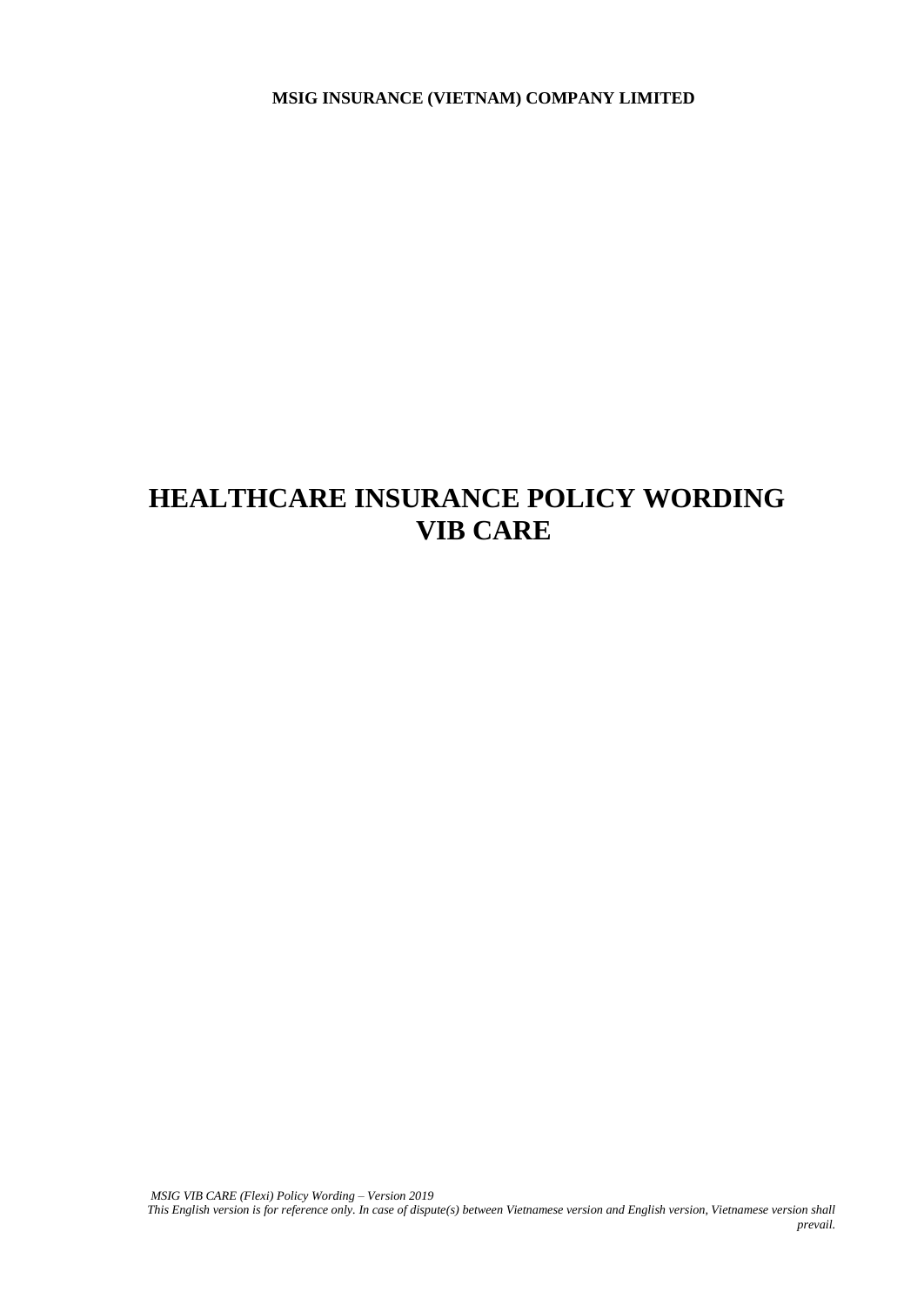## **SECTION 1 – DEFINITIONS**

In this Policy wording, the following terms shall be construed as follows:

## **1. Insurer**

An insurance company established and operating under the laws of Vietnam. The insurer has the rights and obligations as described in the Policy and abides by terms of the Policy.

## **2. Insured**

A person, who meets eligibility conditions as prescribed in the Policy, is named in the list of the Insured persons and for whom MSIG accepts to provide insurance.

# **3. MSIG**

MSIG Insurance (Vietnam) Company Limited.

## **4. Insurance buyer (Policyholder)**

An organization or individual with insurable benefits as prescribed by laws entering into an Insurance Policy with the insurer and paying premiums. The Policyholder may be also the Insured or beneficiary.

#### **5. Beneficiary**

An organization, individual appointed by the Policyholder to receive the compensation under the Policy.

## **6. Sum insured**

The maximum amount that MSIG may pay for the Insured in case an insured event happens.

## **7. Policy Period**

The period from the date of acceptance of the Policy to the expiry date of the Policy as stated in the Policy Schedule or the Insurance Certificate, or an earlier date in case of cancellation of the Policy, if any.

#### **8. Insured age**

Age of the Insured on the effective date of the Policy as of the birthday immediately preceding the effective date of the Policy.

#### **9. Accident**

Any sudden and unforeseen event caused by an external, violent and visible means during the Policy Period resulting in Bodily Injury to the Insured and occurs beyond the Insured's control.

#### **10. Acute**

A Medical Condition that, in the opinions of General/Specialist Physician/Medical Consultant, is rapidly spread, and requires emergency treatment and care.

#### **11. Bodily Injury**

Injury which is caused solely by an accident during the Policy Period which results in the Insured's dismemberment, disablement or other physical external injury.

# **12. Permanent Total Disablement**

Any disablement which for fifty two (52) consecutive weeks immediately following an accident entirely prevents the insured person from attending their usual occupation if employed, or if not employed, from attending employment of any and every kind. Disablement at the end of that time should be beyond reasonable hope of improvement.

#### **13. Chronic**

A medical condition that, in the opinion of a General/Specialist Physician/Medical Consultant, is characterized by one or more of the followings:

- Lasting for over 3 months

 *MSIG VIB CARE (Flexi) Policy Wording – Version 2019 This English version is for reference only. In case of dispute(s) between Vietnamese version and English version, Vietnamese version shall prevail.*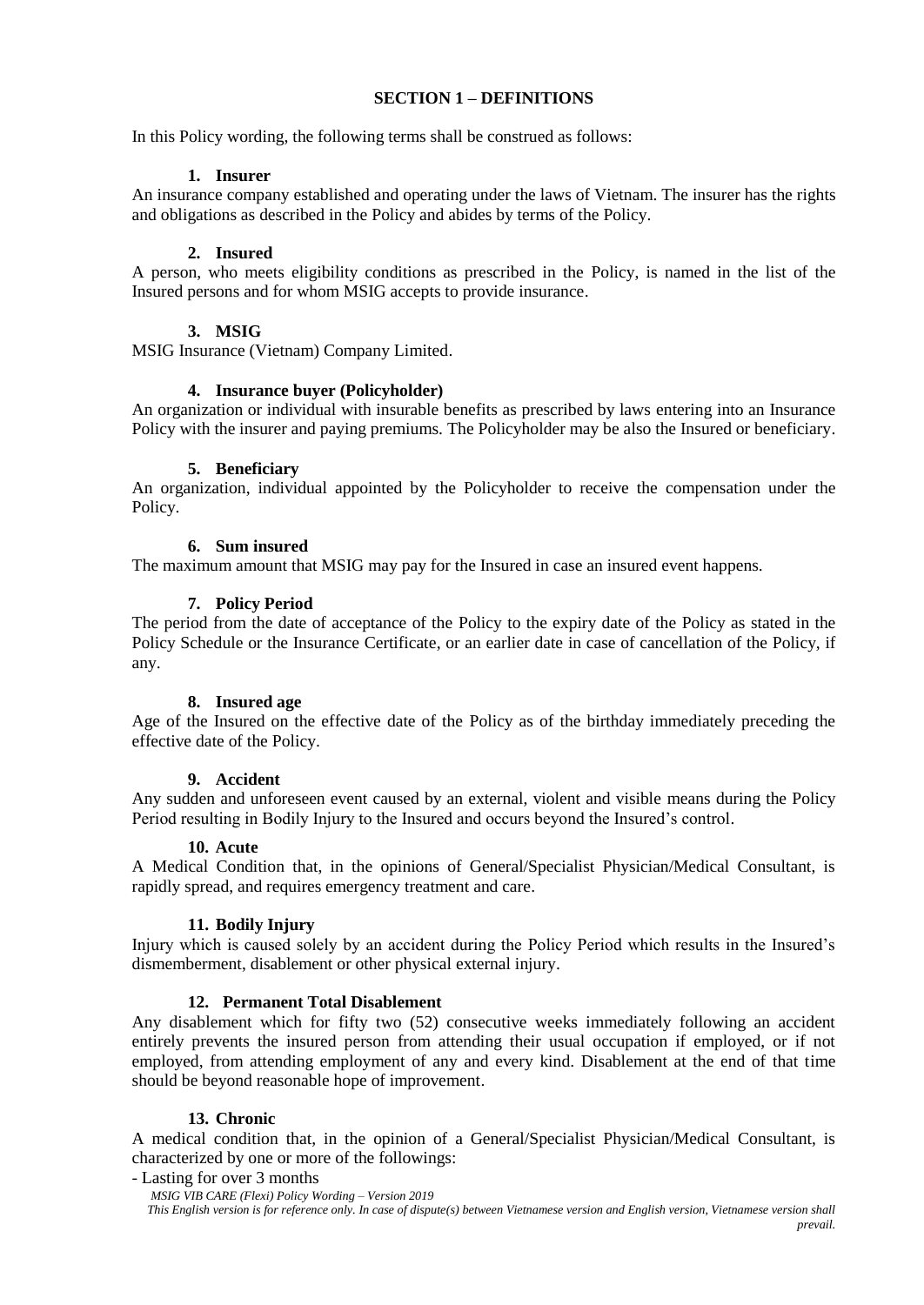- Possibility to leave sequela

- Requirement for long-term medical care and treatment to relieve symptoms.

## **14. Co-insurance**

An amount that MSIG and the Insured jointly pay on pro rata basis in respect of expenses incurred and covered hereby. Co-insurance is calculated as a percentage (%) of total expenses incurred and covered hereby or of sub-limits of out-patient (or in-patient) benefits, whichever is the lesser. The maximum limit of covered expenses after co-insurance is equal to the limit of benefits stated in the Benefit Schedule.

## **15. Congenital Anomaly**

A prenatal disease exists and is related to genetic deformities and disorders.

## **16. Date of Entry**

The date shown on the Insurance Certificate on which an Insured enrolls in this Policy.

#### **17. Day-patient Treatment**

Medical treatment for an Insured who is hospitalized without staying overnight at the hospital.

## **18. Dependants**

A husband/wife (excluding those divorced) or engaged spouse (those living with each other without marriage certificate) and/or children including illegitimate children, step-children and legally adopted children, who are dependent on the Insured for support, provided always that such children are not less than twelve (12) months old and not more than eighteen (18) years old (or twenty four (24) years old but still in continuous full-time education and single).

All Dependants must be named as Insured in the Policy.

## **19. Deductible**

The amount payable by a Policyholder/an Insured in respect of expenses incurred for treatment before any Benefits are paid under the Policy, as specified in the Policy Schedule.

#### **20. Full Cover**

All actual medical expenses arising from treatment of the Insured during hospitalization paid by MSIG but not exceed the limit of each plan per period of insurance as defined in the Policy Schedule.

# **21. Group Policy**

Policy issued to a group of employees (at least three (3) employees) working for the same company/organization and being Insured under the same Insured benefits, provided that their Company/organization is the Policyholder.

#### **22. Hospital**

Any institution which is legally licensed as a medical or surgical Hospital in the country in which it is located and whose main activities are not those of a spa, massage, hydroclinic, a place for alcoholics or drug addicts, sanatorium, nursing home or home for the aged. Any medical treatment must be under the constant supervision of a Physician.

#### **23. Medical Establishment**

A legally recognized medical examination and treatment establishment which is licensed by the State to provide in-patient and out-patient treatment and whose main activities are not those of a rest home, a convalescent home or a special place for the aged, alcoholics and drug rehabilitation center.

#### **24. Hospitalization**

Under this Policy, In-patient treatments  $\&$  Day-patient treatments are both understood as Hospitalization. The Hospital Admission Form or Hospital Discharge Form is a necessary evidence for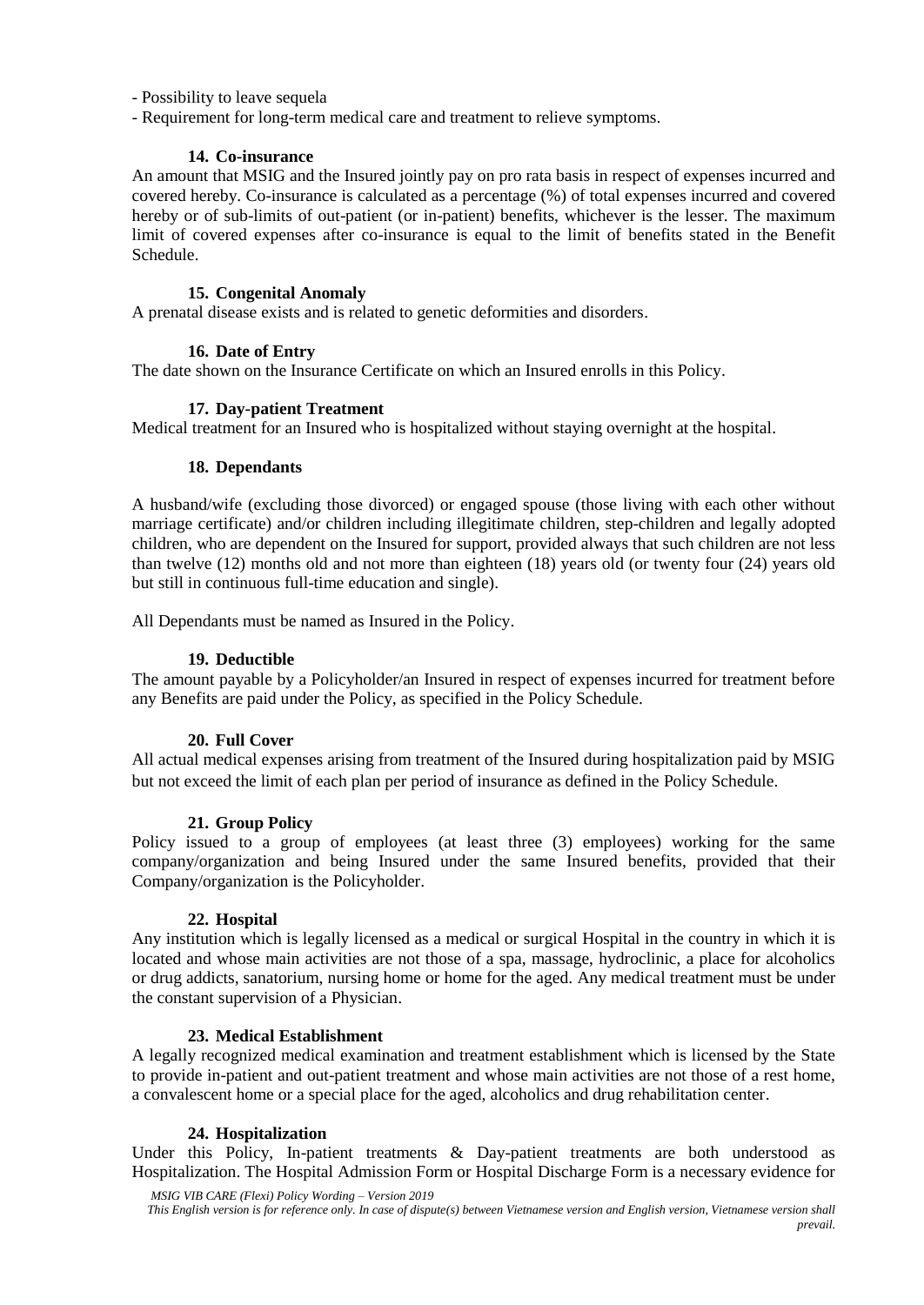this kind of treatments. In case the hospital customarily does not provide these forms, a medical report clearly states the admission time and discharge time may be accepted.

#### **25. Illness or Disease**

An abnormally medical condition or functional deformities of one or more body's organ(s) shown by symptoms or syndromes.

#### **26. In-patient treatment**

Medical treatment for an Insured who is required to be admitted in a Hospital and stays in a hospital bed for treatment for at least twenty four (24) consecutive hours.

#### **27. Surgical Operation**

A scientific method to treat injuries or diseases which are undertaken by legally licensed surgeons through manual operations with medical instruments or equipment in the Medical facility, including the following surgical operations and procedures listed in the Endorsements enclosed hereto such as open surgery, laparoscopic surgery, laser surgery. There are two types of surgical operations:

a. In-patient surgery: means a surgery after that the patient should stay in the hospital for at least 24 hours.

b. Day-patient surgery: means a surgery less than 24 hours after which the patient will be discharged from the hospital.

#### **28. Maximum Limit (Maximum Sum Insured)**

The total aggregate benefits that may be claimed in any one Policy Period by an Insured as shown in the Certificate of Insurance or the Policy Schedule.

#### **29. Medical Condition**

Any abnormal condition of the [body](http://en.wikipedia.org/wiki/Human_body) or [mind](http://en.wikipedia.org/wiki/Mind) that is caused by an accident or illness, sickness and that needs medical treatments.

#### **30. Out - patient Treatment**

Medical treatment given to the Insured due to illness, sickness or accident at a recognized medical establishment where the Insured is not a registered day-patient or in-patient treatment in a Hospital.

#### **31. Physician**

Refers to a legally licensed medical practitioner recognized by the law of the country where treatment is provided and who, in rendering such treatment, is practicing within the scope of his licensing and training but excluding a Physician who is the Insured himself, or the spouse or children of the Insured.

#### **32. Pre-Existing Medical Conditions**

Any medical conditions of the Insured which have been diagnosed; or for which symptoms existed that would cause an ordinary prudent person to seek diagnosis, care or treatment; or for which medical treatment was recommended by a medical practitioner, irrespective of whether treatment was actually received or not.

#### **33. Prescribed Drugs**

Medication which is prescribed and instructed by a Physician, and according to legal regulations, excludes supplements, pharmaceuticals and cosmetics and vitamins of all types except for vitamins which are prescribed by a Physician and expenses for which do not exceed expenses for medication used for treatment.

#### **34. Place of Residence**

Any city or province in the Socialist Republic of Vietnam where the Insured declared in the Proposal Form, or as otherwise agreed and noted in the Certificate of Insurance or Policy Schedule.

#### **35. Medical expenses**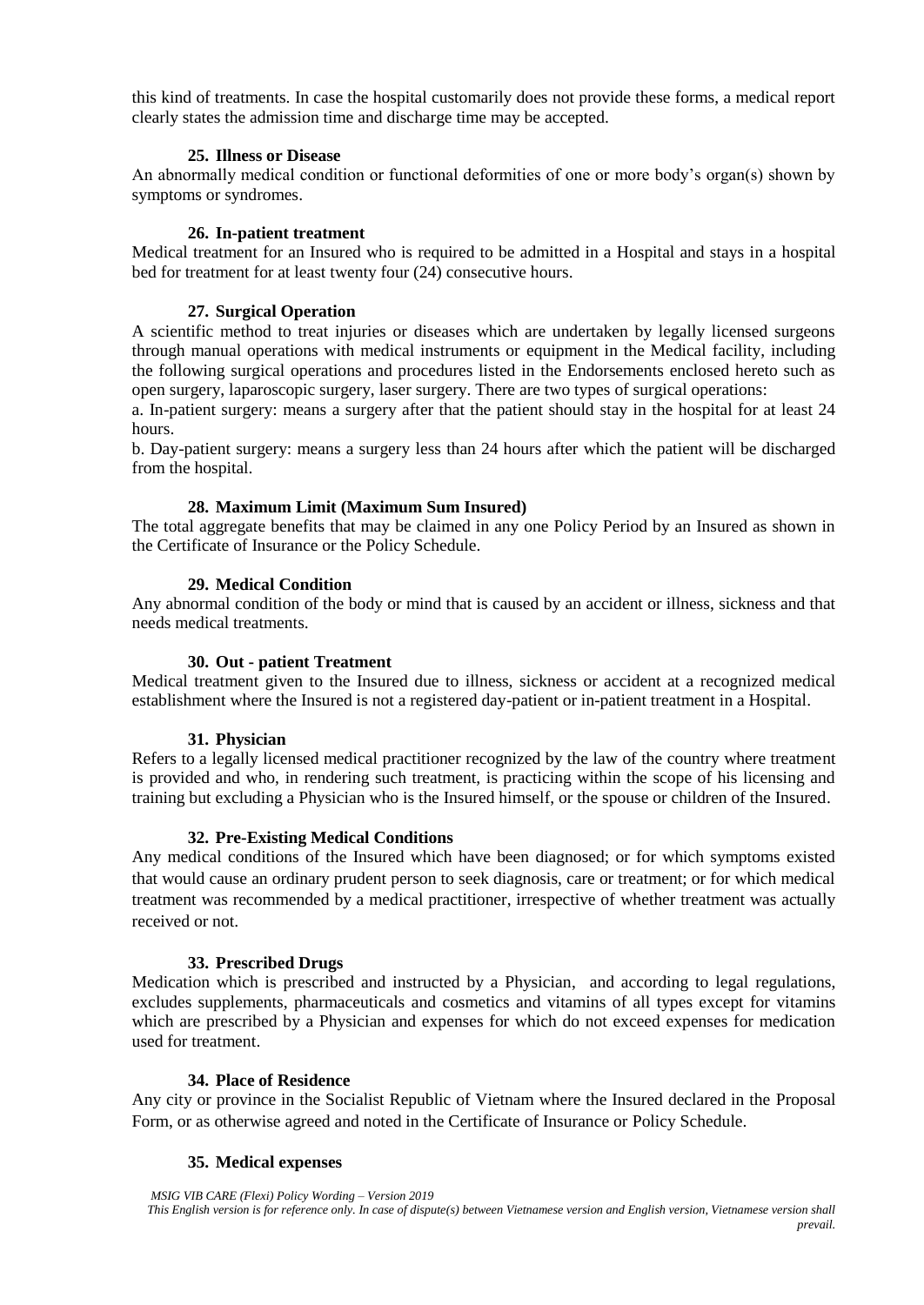medically necessary charges that do not exceed the general level of charges made by providers of medical services of similar standing in the locality where the charges are incurred, when providing like or comparable treatment, services, or supplies for a similar illness or bodily injury caused by an accident.

#### **36. Serious Medical Condition**

A condition which in the opinion of a Physician and/or MSIG constitutes a serious medical emergency requiring urgent remedial treatment to avoid death or serious impairment to the Insured's immediate or long term health prospects. The seriousness of the medical condition will be judged within the context of the Insured's geographical location, the nature of the medical emergency and the local availability of appropriate medical care or facilities.

#### **37. Serious diseases**

A disease which in the opinion of the Physician constitutes a critical medical emergency requiring urgent remedial treatment to avoid death or serious impairment to the Insured's immediate or long term health prospects.

## **38. Special Diseases**

As defined at APPENDIX NO.1 attached to this policy wording.

#### **39. General /Specialist Physician/Medical Consultant**

A Physician (as defined above) registered under the Medical Acts of the relevant laws of the country and given accreditation as a General/Specialist Physician/Medical Consultant recognized by the law of the country where treatment is provided.

#### **40. Sub-limits**

The maximum benefits under the Policy per each Insured event as listed in the Benefit Schedule. However, all payable amounts after application of all sub-limits cannot exceed the Maximum Limit.

#### **41. Treatment / Medical Treatment**

Surgical or medical services (including diagnostic procedures) that are needed to diagnose, relieve or cure a disease, illness or injury.

#### **42. Territorial Scope**

Area for each plan as defined in the Benefit Schedule, where the Insured can be evacuated to in the event of medical emergency and necessary treatment is unavailable locally also where the medical customary and necessary expenses incurred by the Insured may be considered payable under this Policy.

Territorial Scope referred to in this Policy shall not depend on diplomatic regulations.

#### **43. Insurance policy**

An insurance agreement between MSIG and the Policyholder. The Insurance Policy comprises of the Proposal Form, the Policy Schedule (or the Certificate of Insurance), Policy wording, Endorsements, insurance cards and other relevant documents.

#### **44. Professional sport activities**

Sport activities that provide the Insured with major and frequent earnings.

#### **45. Newborn care**

Medical expenses required for newborn (baby less than 3 months of age) care related to any symptom which appears during the childbirth or within 30 days after the childbirth.

#### **46. Waiting period**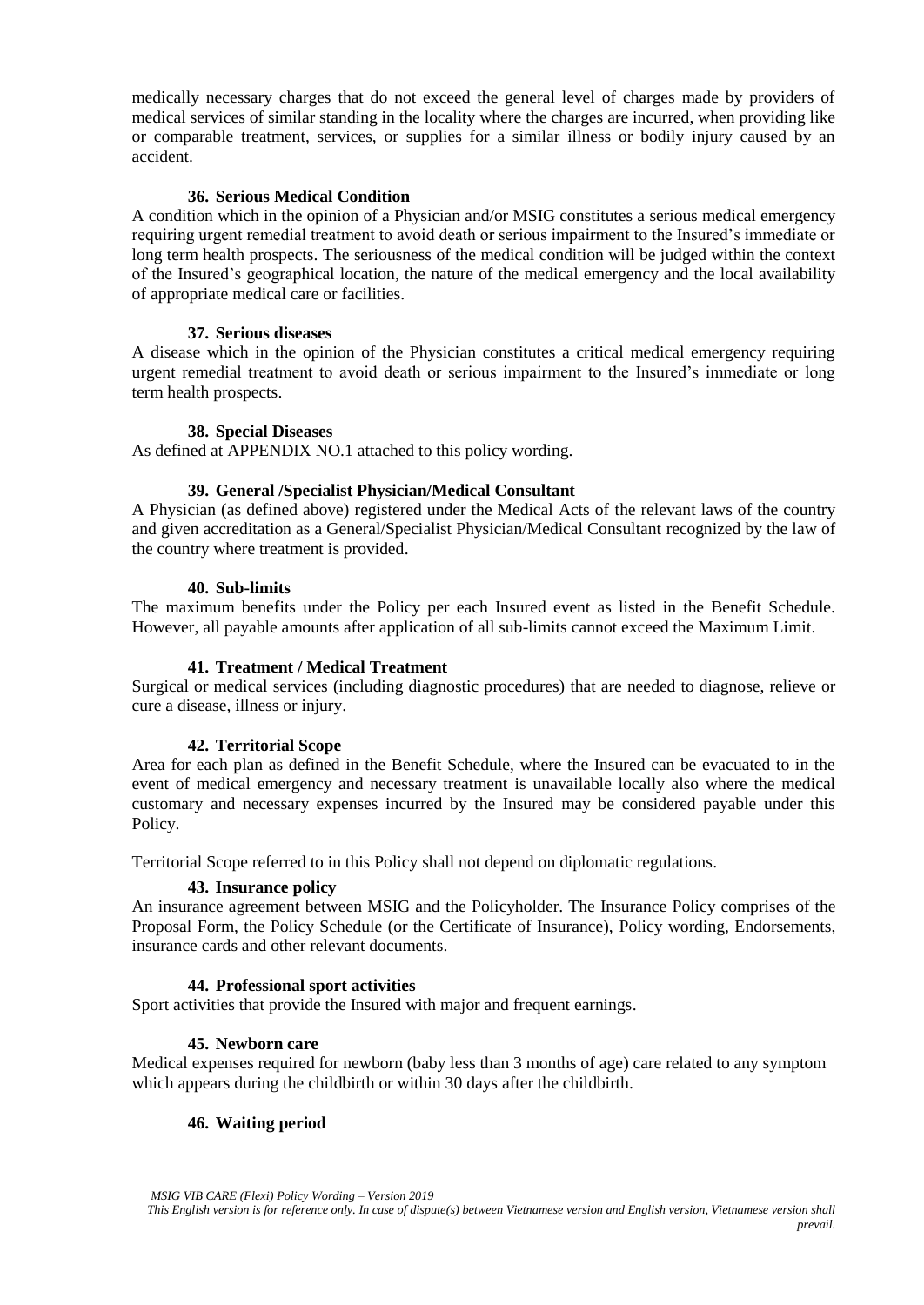A period during which any specific benefits shall not be paid to the Policyholder/ the Insured. A waiting period applied to a benefit shall be stated in the Policy / Insurance Certificate in respect of such benefit.

## **SECTION 2 – INSURANCE BENEFITS**

# **I. MAIN BENEFITS**

The Benefits mentioned herein are provided to the Insured following a Medical Condition as defined herein caused by an accident, illness or disease during the Period of Insurance.

Upon receipt of Proof of Claim, MSIG shall pay the Benefits incurred under this Policy wording based on the Policy sub-limits up to the Maximum Limit stated in the Certificate of Insurance. Medical expenses necessarily and reasonably incurred and related to medical treatment of the Insured in case of any illness, disease, accident, pregnancy complication as prescribed by a Physician are covered hereby.

Benefits are payable to the Insured, his legal representative or executor or to the licensed providers of medical treatments and/or care and/or services. MSIG may appoint independent claim administrators to settle claims on its behalf.

Hereunder is explanation for main benefits of this policy wording. The details of Sum Insured for each benefit in different plan are stipulated in the Benefit Schedule.

## **1. Daily hospital Room and Board**

MSIG shall pay for charges for standard hospital room and board provided as part of day-patient or inpatient treatment, including fee for meals according to the standard of hospital room and board (must be provided by the admitted hospital). MSIG do not pay for non-medical charges.

#### **2. Intensive Care Unit**

MSIG shall pay for charges for patient care in an intensive care unit (ICU), high dependency unit (HDU), or coronary care unit (CCU) which gives constant monitoring to the Insured during period of hospitalization.

#### **3. Hospital Miscellaneous Expenses**

If the Insured is in hospital confinement, MSIG shall pay for reasonable and customary charges for hospital services or materials that are medically necessary, including the following costs:

- a) Drugs and medicine consumed whilst in hospital confinement;
- b) Ordinary splints and plaster casts;
- c) Laboratory examinations;
- d) Electrocardiograms;
- e) X-ray therapy, radium therapy, radium and isotopes;
- f) X-ray examination;
- g) Intravenous infusions;
- h) Other expenses that MSIG agrees to pay.

For pathology, x-rays, MRI, CT and PET scans, diagnostic test: it must be recommended by the attending doctor to help determine or assess the Insured's medical condition and carried out in a hospital as part of day-patient or in-patient treatment.

#### **4. Pre - hospitalization Treatment**

MSIG shall pay for Doctor Consultations and Diagnostic procedures necessarily taken and directly relating to the Insured's medical condition that require immediate hospitalization, and the findings of the diagnosis are the basis for the attending doctor to conclude that the hospitalization treatments are necessary, provided that such consultation and diagnosis are performed within the period as prescribed in Certificate of Insurance and prior to the hospital admission.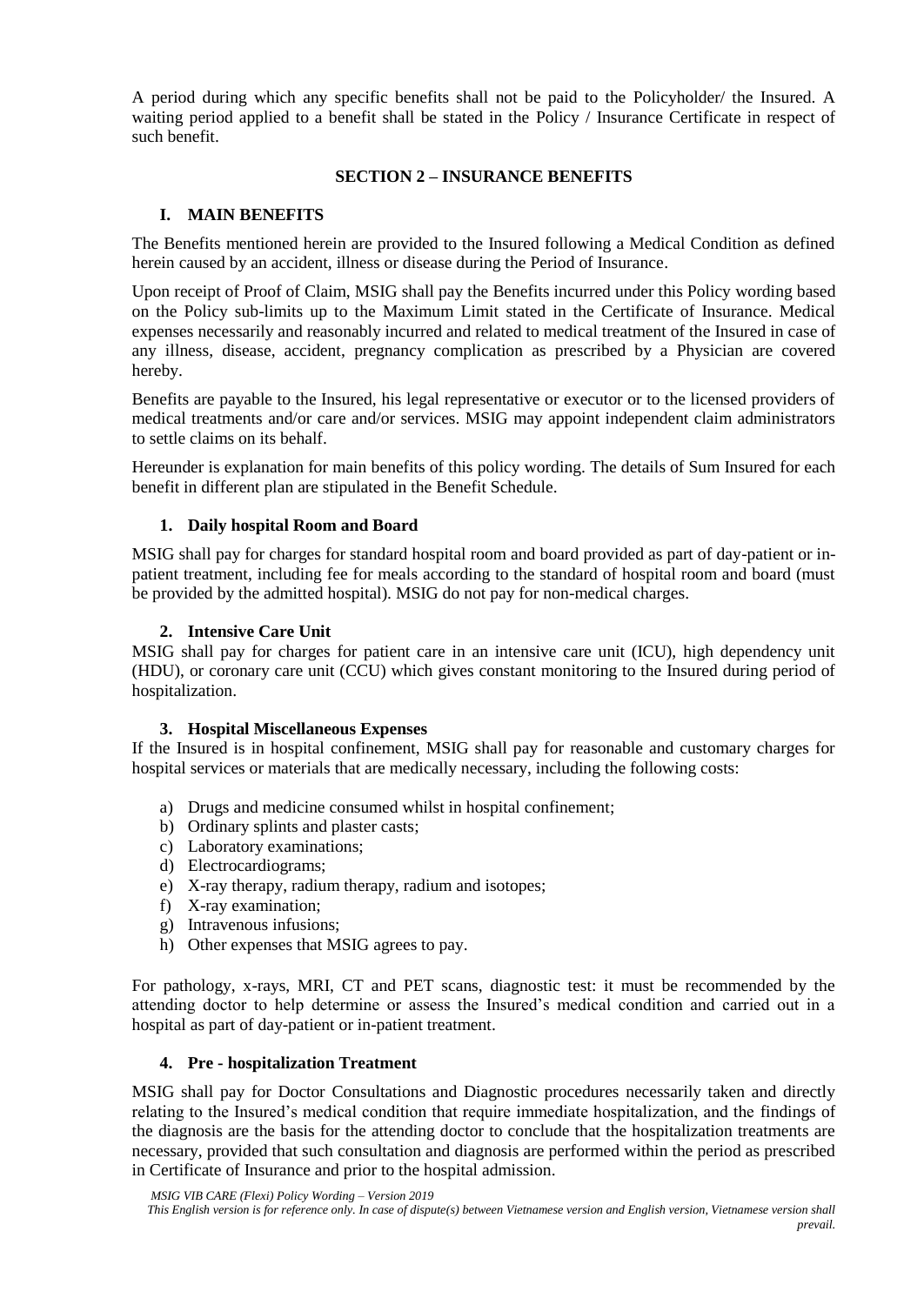## **5. Post - hospitalization treatment and home nursing**

MSIG shall pay for Follow-up Treatment prescribed by the attending doctor immediately following discharge from a hospital where Hospitalization treatments were received in respect of a medical condition or injury suffered by the Insured. Follow-up treatment include consultations with a Physician, lab tests, examination, prescribed medicines and shall be performed within 90 days from the hospital discharge.

MSIG shall pay for the nursing care services of a legally licensed nurse in the Insured's abode when prescribed by a Physician for medically-specific reasons immediately following a covered In-Patient stay in the hospital. The treatment period is limited to a period as stated in the Certificate of Insurance.

# **6. Surgical Operation**

MSIG shall pay for medical expenses for surgical procedure, operating theatre, surgeon, physicians and anesthetist fees for the purpose of carrying out anesthesia to enable a surgical procedure to be performed on a day-patient or in-patient treatment. Surgical charges shall be understood as inclusive of pre-surgical assessment and normal post-surgical care fees.

# **7. Organ Transplantation**

MSIG shall pay hospital charges for surgical transplant of heart, lung, liver, pancreas, kidney or bone marrow to an Insured performed in a hospital by a physician duly qualified to perform such an operation.

The cost of acquisition of the organ and all costs incurred by the donor are not covered under this Policy wording.

# **8. Emergency Treatment**

MSIG shall pay for charges for emergency services provided for serious medical conditions as defined above and performed in a consulting room or emergency room of a hospital or legally Medical Establishments immediately following an Accident or Acute Medical Condition.

# **9. Emergency Accidental Dental Treatment**

If an Insured who sustains injury by an Accident giving rise to emergency dental treatment to wholly sound natural teeth at any hospital within twenty-four (24) hours from the time of Accident, a benefit equal to the necessary and reasonable charges made by the hospital for such treatment shall be payable by MSIG subject to the maximum amount payable under the Benefit Schedule.

A sound natural tooth does not mean denture or has no decay, no filling on more than two surfaces, no gum disease associated with bone loss, no root canal therapy.

This cover does not apply for dental implants, crowns or dentures.

# **10. Complication of Pregnancy due to Accident**

If the Insured sustains a complication of pregnancy including miscarriage due to an Accident which requires emergency treatment, a benefit equal to the necessary and reasonable charges made by the hospital for such treatment shall be payable subject to the maximum amount payable under the Benefit Schedule. However, this benefit excludes any costs of childbirth/baby delivery.

# **11. Burial costs**

In case of the Insured Person's death, MSIG and the Assistance Company authorized by MSIG shall arrange for local burial at the place of death as requested by the Insured's family. Burial costs shall include costs incurred for ceremony and other related services but not exceed the sum stated in the Certificate of Insurance and/or the Policy schedule.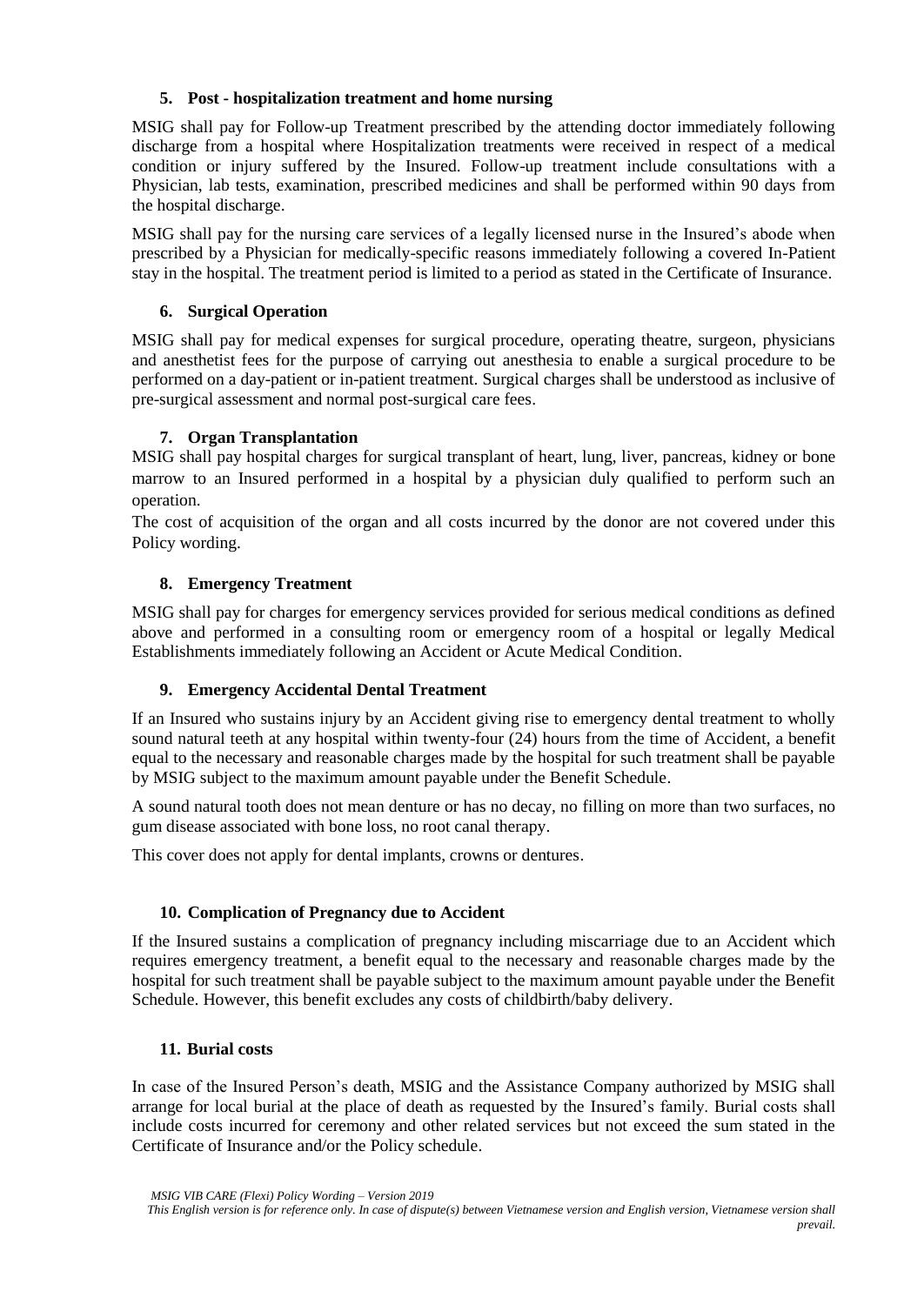# **12. Allowance Benefit per night**

Where the Insured receives treatment for a medical condition covered hereby as an In-patient, MSIG will pay in-patient cash benefit stated in the Benefit Schedule per night with the maximum number of days as stated in the Certificate of Insurance.

# **II. OPTIONAL BENEFITS**

The following optional benefits shall be covered only when they are stated in the policy schedule.

## **1. Out-patient treatment**

MSIG shall pay Insured for out-patient treatment expenses arising from illness, disease, accident, including:

- General Practitioners and Specialist fees.
- Prescribed medicines.
- Laboratory test, diagnostic and treatment prescribed by a physician.
- Medical aids that are necessary as part of treatment for broken limbs or injuries (e.g. plaster casts, bandages) and walking aids prescribed by a physician.
- Physiotherapy, radiotherapy, heat therapy or phototherapy prescribed by a physician.

## **2. Dental Care**

#### *(Applicable only if Out-patient Treatment benefit is selected)*

MSIG shall pay the Insured for medical expenses in respect of the following dental care and treatment in the following cases:

Dental care and treatment:

- Check-up and diagnosis
- Tooth cleaning
- Normal fillings (amalgam or composite)
- Removal of decayed teeth.
- Removal of impacted, buried or un-erupted teeth
- Removal of roots
- Removal of solid adontomes
- Apicoectomy
- Root canal treatment
- Gingivitis, pyorrhea

# **3. Maternity care**

*(Applicable only to the Insured who is female from 18 to 45 years old)* Waiting period is specified in Section 4 Clause 2.1 Waiting Period of this Policy Wording.

#### *a. Complication of Pregnancy and Childbirth*

MSIG will pay expenses for a medical condition which arises during the antenatal stages of pregnancy, or a Medical condition which arises during childbirth and requires a recognized obstetric procedure. Cover is provided for caesarean sections required on medical grounds and does not include voluntary caesarean sections (or medically required due to a previous elective caesarean section). Complication of Pregnancy and Childbirth including the following cases:

Miscarriage or when the fetus has died and remains with the placenta in the womb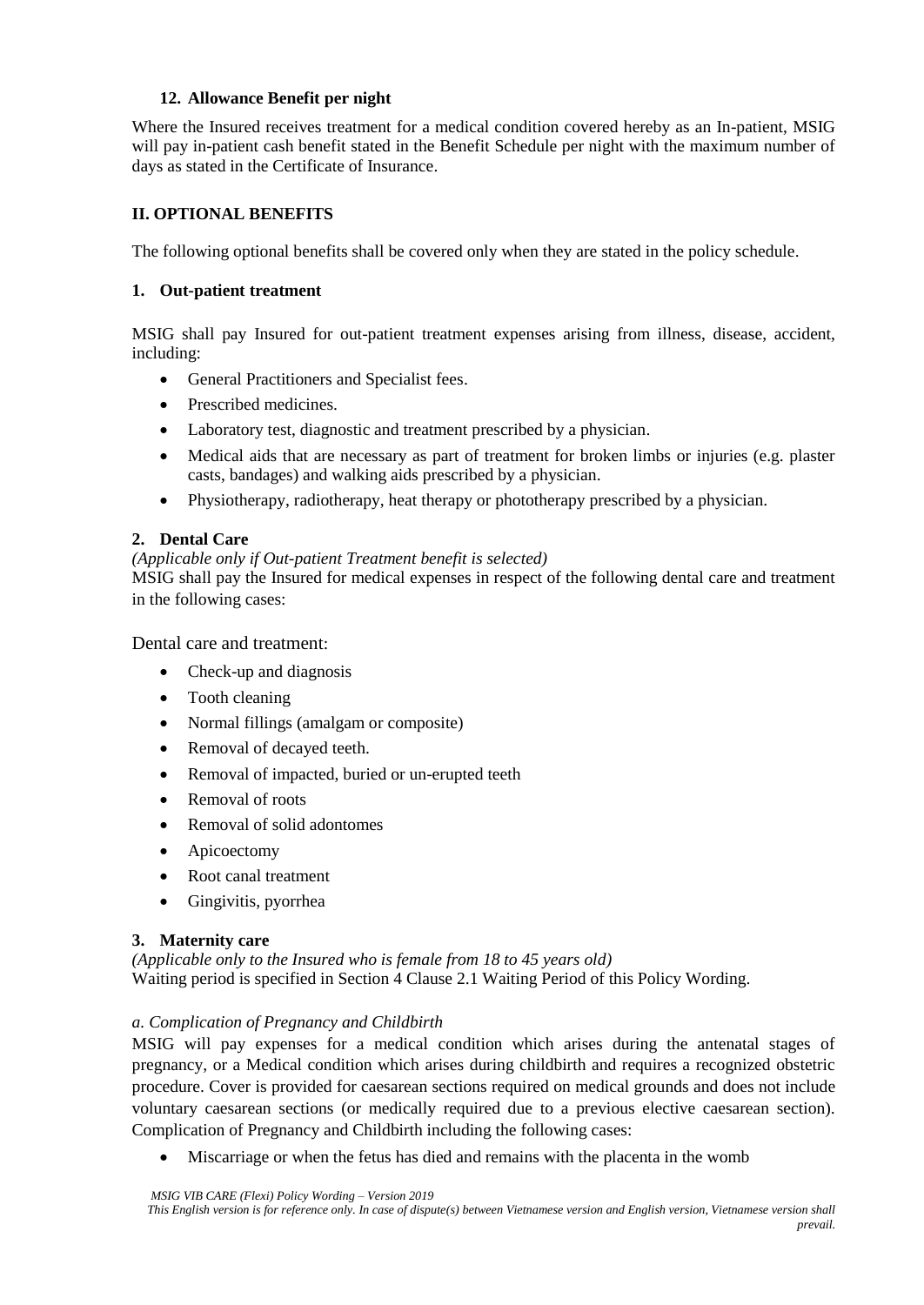- Stillbirth abnormal cell growth in the womb (hydatidform mole)
- Fetus growing outside the womb (ectopic pregnancy)
- Massive bleeding in the hours and days immediately after childbirth (post-partum hemorrhage)
- Afterbirth left in the womb after delivery of the baby (retained placental membrane)
- Therapeutic abortion
- Complications following any of the above conditions

# *b. Normal Pregnancy and Childbirth*

MSIG will pay for medically costs arising from normal pregnancy and childbirth, including the hospital charges, specialist fee, the mother's immediate pre and postnatal care in hospital, postnatal suture.

## *c. Newborn care*

MSIG will pay for medically costs arising from taking care of infant under 3 months old within the limits specified in the Insurance benefit table.

## **4. Death, permanent total disablement due to illness or disease**

This endorsement shall cover for death or permanent total disablement arising from illness or disease occurring during period of insurance except otherwise excluded in this Policy.

This endorsement is not applied to the Insured from 65 years old or above.

## **5. Death, permanent disablement due to accidents**

The compensation shall be payable in case the Insured is dead or permanently disabled within 24 months due to an accident provided that the cause of such death or disablement must arise within the period of insurance. The insurance responsibility arises as soon as the Policy is valid.

#### *a. Basic scope of insurance*

This endorsement shall cover in case the Insured is dead or permanently disabled due to an accident occurring within 24 hours a day.

This insurance benefit shall be payable according to the Table of Compensation Scale below:

| <b>Insured Events</b>                                           | <b>Compensation</b><br>(% of Sum Insured) |
|-----------------------------------------------------------------|-------------------------------------------|
| Death                                                           | 100\%                                     |
| Permanent total disablement:                                    |                                           |
| Loss of or loss of sight of two eyes<br>-                       | 100\%                                     |
| Total and incurable mental disorder                             |                                           |
| Loss of two arms or two hands                                   |                                           |
| Total loss of hearing in both ears<br>-                         |                                           |
| Functional impairment of chew<br>-                              |                                           |
| Loss of one arm and one foot or one arm and one leg or one<br>۰ |                                           |
| hand and one foot.                                              |                                           |
| Loss of two legs or two feet.<br>-                              |                                           |
|                                                                 |                                           |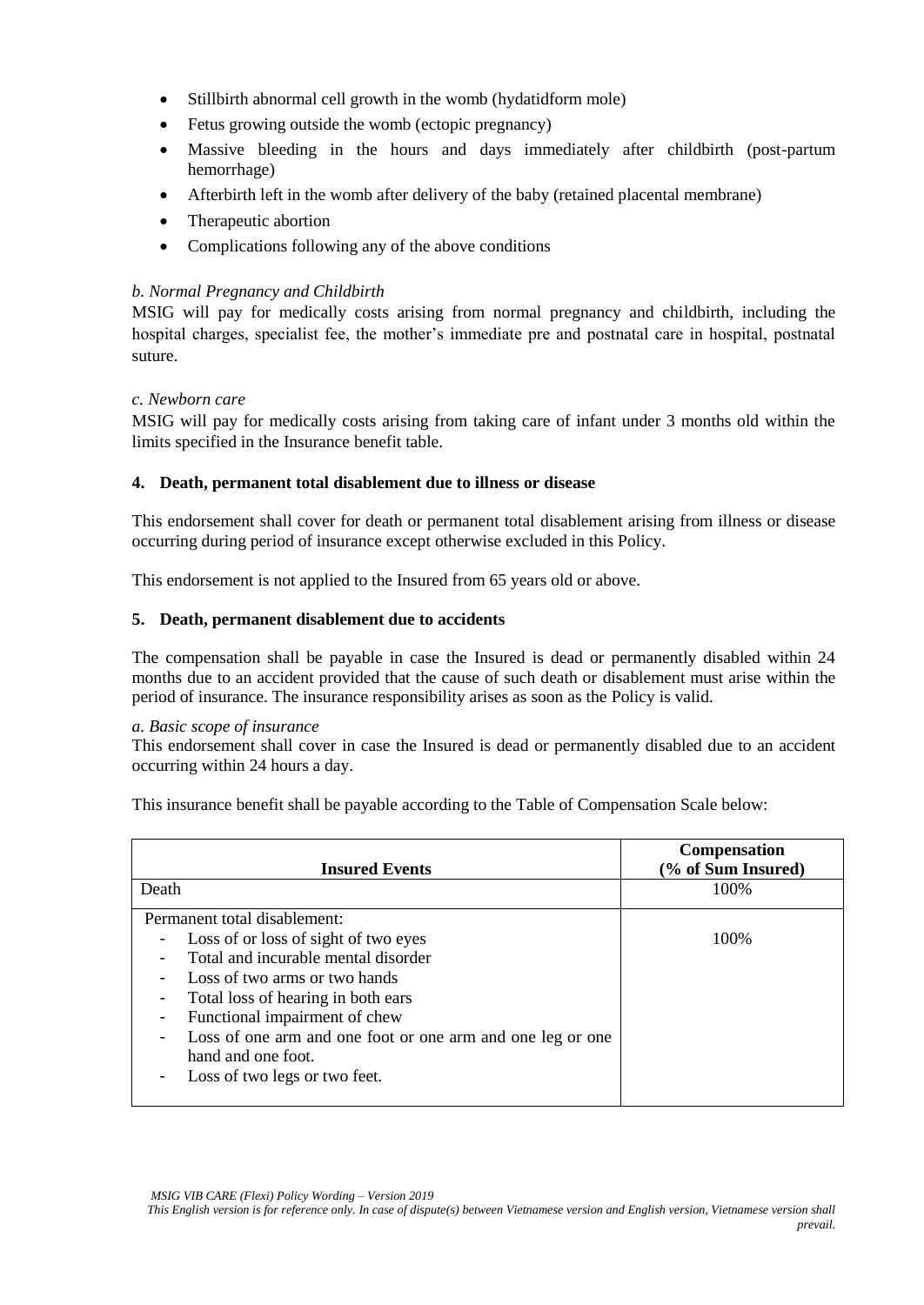| Permanent partial disablement:<br>Permanent and total loss of hearing in both ears<br>-<br>Permanent and total loss of hearing in one ear<br>-<br>Loss of speech (dumb)<br>Loss of or loss of sight of one eye | 70%<br>20%<br>50%<br>50%                                                                              |
|----------------------------------------------------------------------------------------------------------------------------------------------------------------------------------------------------------------|-------------------------------------------------------------------------------------------------------|
| Loss by physical severance or permanent and total loss of use of:                                                                                                                                              |                                                                                                       |
| Hand from shoulder                                                                                                                                                                                             |                                                                                                       |
| Leg from hip                                                                                                                                                                                                   | 50%                                                                                                   |
| Both phalanges of great toe                                                                                                                                                                                    | 50%                                                                                                   |
| One phalanx of great toe                                                                                                                                                                                       | 10%                                                                                                   |
| Any other toe                                                                                                                                                                                                  | 03%                                                                                                   |
| Both phalanges of thumb                                                                                                                                                                                        | 02%                                                                                                   |
| One phalanx of thumb                                                                                                                                                                                           | 25%                                                                                                   |
| Index finger                                                                                                                                                                                                   | 10%                                                                                                   |
| Middle finger                                                                                                                                                                                                  | 15%                                                                                                   |
| Ring finger                                                                                                                                                                                                    | 10%                                                                                                   |
| Removal of lower jaw by surgical operation                                                                                                                                                                     | 08%                                                                                                   |
| Loss of part of a finger                                                                                                                                                                                       | 25%                                                                                                   |
|                                                                                                                                                                                                                | The amount payable per                                                                                |
|                                                                                                                                                                                                                | phalanx lost shall be                                                                                 |
|                                                                                                                                                                                                                | calculated at one third of the                                                                        |
|                                                                                                                                                                                                                | percentage specified above                                                                            |
|                                                                                                                                                                                                                | for the finger concerned.                                                                             |
| Cases of permanent partial disablement of any limb are not<br>specified in this table.                                                                                                                         | Amount payable shall be<br>assessed according to the<br>seriousness of the<br>disablement as compared |
|                                                                                                                                                                                                                | with that of these actually<br>specified.                                                             |

- In case it is impossible to identify a compensation rate for a permanent disablement according to the above table, MSIG will determine a compensation rate based on consultancy with a medical expert.
- In case the Insured has a permanent disablement which is listed in different benefits payable, the amount payable to disablement with the higher (or the highest) compensation rate will be applied. Particularly, if the insurance benefit has been paid to total loss of a body part, no benefit will be paid to partial loss of such body part.

## *b. Allowance in treatment period*

In case the Insured is injured and has to be absent from work for treatment as indicated by the treating physician, MSIG will pay an amount on a daily basis as specified in the Policy Schedule (whether later this injury is identified as permanent or not).

As of the occurrence of the injury, the amount and period of insurance payment will be based on the total amount specified in the Policy Schedule.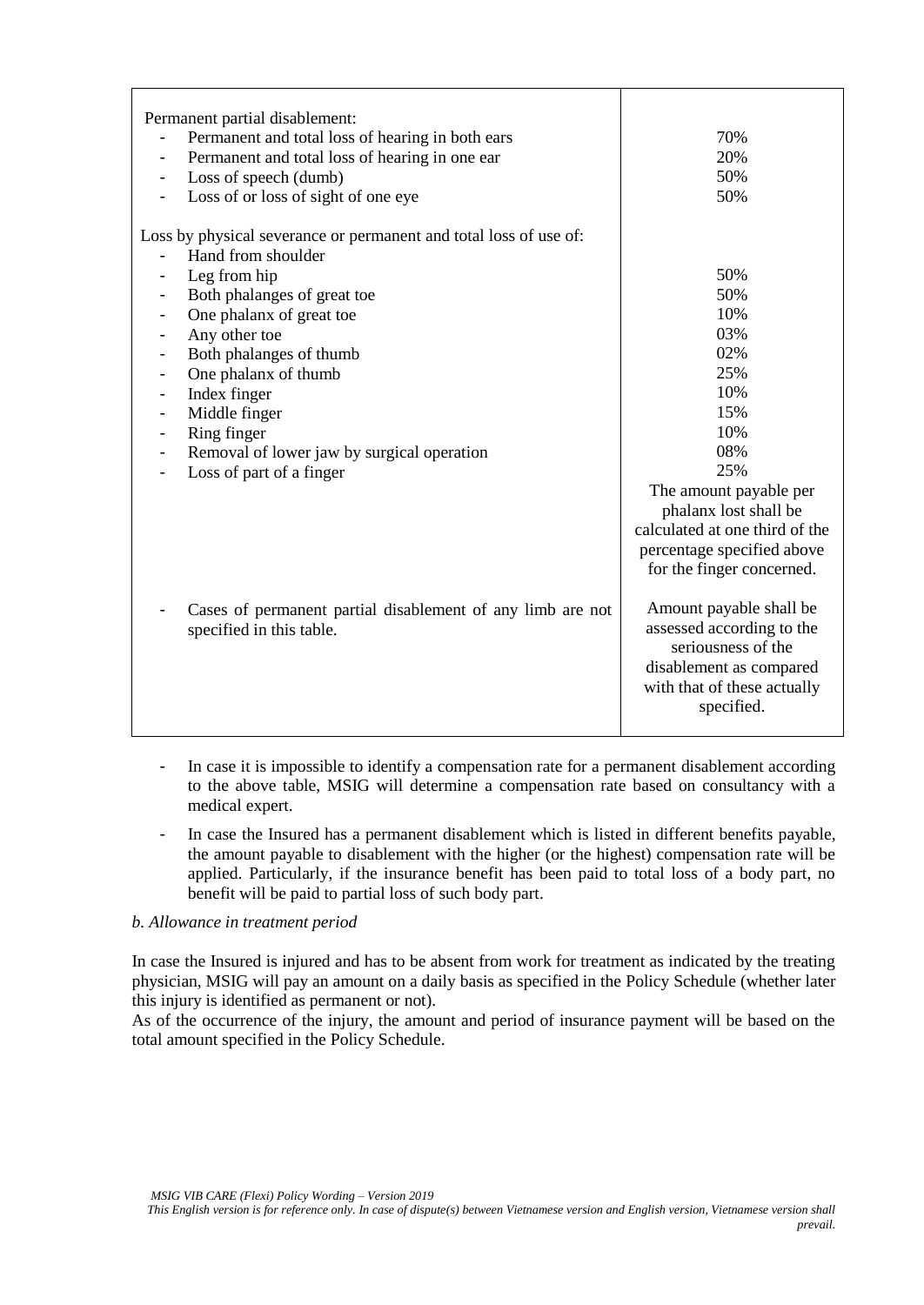# **SECTION 3 – GENERAL EXCLUSIONS**

#### *(Applied to the main benefits and optional benefits)*

The following treatment, items, conditions, activities and their related or consequential expenses are excluded from this Policy wording and MSIG shall not be liable for:

- 1. Pre-existing medical conditions as defined. This exclusion shall not be applicable to the following cases:
	- 1.1. The pre-existing medical condition have been declared to and accepted by MSIG in writing
	- 1.2. The Insured has participated in this insurance program in 12 consecutive months and during this period, the Insured has not:
		- a. consulted any physician for medical treatment or advice (including check-ups), or
		- b. taken medication (including drugs, medicines, special diets or injections).
- 2. Special diseases as defined shall be excluded during the first year whether pre-existing medical condition exclusion is applicable or not. This exclusion shall not be applied to the following cases:
	- 2.1. For individual and family policies after 12 continuous months of cover, special diseases shall be eligible for benefits as specified in the Policy Schedule.
- 3. Home check-up or treatment services (except for nursing charge regulated in Policy Schedule) or treatments received in health hydros, nature cure clinics, spa, and nursing home.
- 4. Routine medical examinations or check-ups, including general health checks, gynecological examination, antenatal/prenatal and & post-natal check-up, newborn neo-natal care, inoculations, vaccinations and preventative medicines, normal eye tests, normal hearing tests, nonmedical/natural refractive eye defects including myopia, presbyopia and astigmatism and any corrective surgery for non-medical/natural degenerative sight and hearing defects, medical certificates, examination for employment or travel.
- 5. All dental treatment except for emergency treatment following an accidental damage to sound, natural teeth. Artificial teeth or denture of any type. This exclusion is not applied if endorsement "Dental Care" is applicable.
- 6. Any type of treatment for beauty purpose, cosmetic or plastic surgery unless it is re-constructive surgery necessitated by an accidental injury that occurred during the period of insurance stated on the Policy.
- 7. Treatment for sleep related breathing disorders (including snoring), fatigue, or stress.
- 8. Tests or treatment arising from or required in connection with: male and female birth control, any abortion performed due to psychological or social reasons, infertility and/or fertility and sterilization or its reversal, or any form of assisted conception, or treatment of impotence, or sex change, or any consequence or complications thereof.
- 9. Birth defects, congenital anomalies, genetic deformities or diseases, hereditary medical conditions with symptoms present at birth.
- 10. Treatments related to regeneration of ligaments, meniscus tear are excluded in the first insured year and will be covered from 2nd year onward with the co-insurance condition 30/70. The insured pay 30% expenses according to the definition of co-insurance.
- 11. Costs related to pregnancy and childbirth of any type, except complication of pregnancy caused by accidents. This exclusion is not applied if the endorsement "Maternity care" is applicable.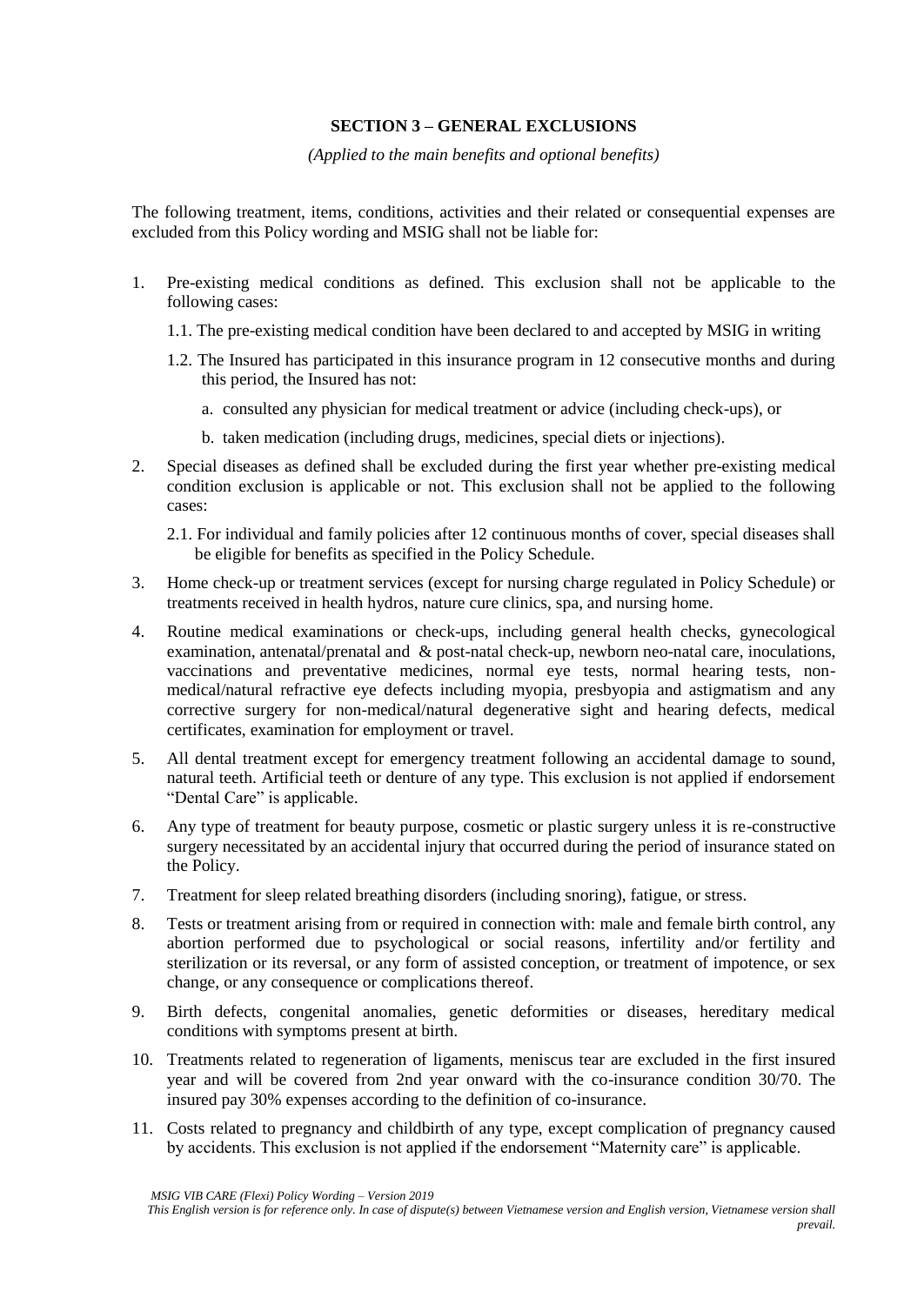- 12. Costs of providing, maintaining or fitting any external prostheses or appliances, corrective devices, hearing and/or visual aids, crutches, wheelchairs or other equipment.
- 13. Treatment of all mental illnesses and psychiatric disorders. However, MSIG shall pay for medical expenses for the first examination if the Insured takes out-patient treatment benefit and for inpatient acute treatment cases.
- 14. Chronic supportive treatment of renal failure, including dialysis. MSIG will, however, pay for the cost of renal dialysis incurred immediately pre and post operation in connection with Acute secondary failure when dialysis is part of intensive care.
- 15. Any treatment or test in connection with Acquired Immune Deficiency Syndrome (AIDS), any AIDS-related Complex (ARC) and any other AIDS related conditions or diseases, venereal diseases, sexually transmitted diseases or any other related conditions.
- 16. Treatment of epidemics as announced by the competent authority, tuberculosis, malaria, leprosy.
- 17. Willful misconduct of the Insured or the beneficiary. Grave violation of law, regulation and other rule of the local authority or social bodies. For traffic law violations, this exclusion is only applicable to the Insured who rides, drives or race any kind of transportation with the blood alcohol level of over a specified level in the traffic safety law or other legally-prohibited drugs or stimulants.
- 18. The Insured is under treatment for alcoholism, drug or substance abuse or any addictive condition of any kind and any injury or illness from such abuse or addiction.
- 19. The Insured's act of fighting (unless such act can be proved that it is only a self-defense act), participation in or training for any sport activities, pastimes or adventurous or dangerous competitions or any form of race, any water activities, activities related to navy, military or air force.
- 20. Self-inflicted injury, suicide whether in state of or alertness or mental illness.
- 21. Risks with nature of disasters such as earthquakes, volcanic activities, tsunamis, radioactive contamination.
- 22. The Insured takes part in aviation activities other than as a licensed fare-paying passengers, participates in military rehearsals training, fights in armed forces.
- 23. Medical expenses arising from or required as a consequence of war, riots, invasion, acts of foreign enemy hostilities or warlike operations (whether declared or not), strike, civil war, mutiny, civil commotion assuming the proportions of or amounting to a popular uprising, military uprising, insurrection, rebellion, military or usurped power or any act of any person acting on or on behalf of or in connection with any organization actively directed towards the overthrow or to the influencing of any government or ruling body by force, terrorism or violence.
- 24. Medical expenses arising from or required as a consequence of chemical contamination or contamination by radioactivity from any nuclear fission, or from the combustion of nuclear fuel, asbestosis or any related condition.
- 25. Treatment or using medicine without prescription of physicians, treatment that is not scientifically recognized or is experimental.
- 26. General out-patient services other than an emergency out-patient treatment following an accident. This exclusion is not applied if the endorsement "Out-patient Treatment" is applicable.
- 27. Treatment outside the territory scope of chosen program which is stated in the Policy Schedule.
- 28. For the insurance benefit of Death, permanent total disablement due to accidents, MSIG shall not liable for paying the sum insured for accidents as a consequence of earthquake, volcanic activity, tsunami or in case the Insured participates in any dangerous activity as listed below:
	- Aqualung diving.
	- Boxing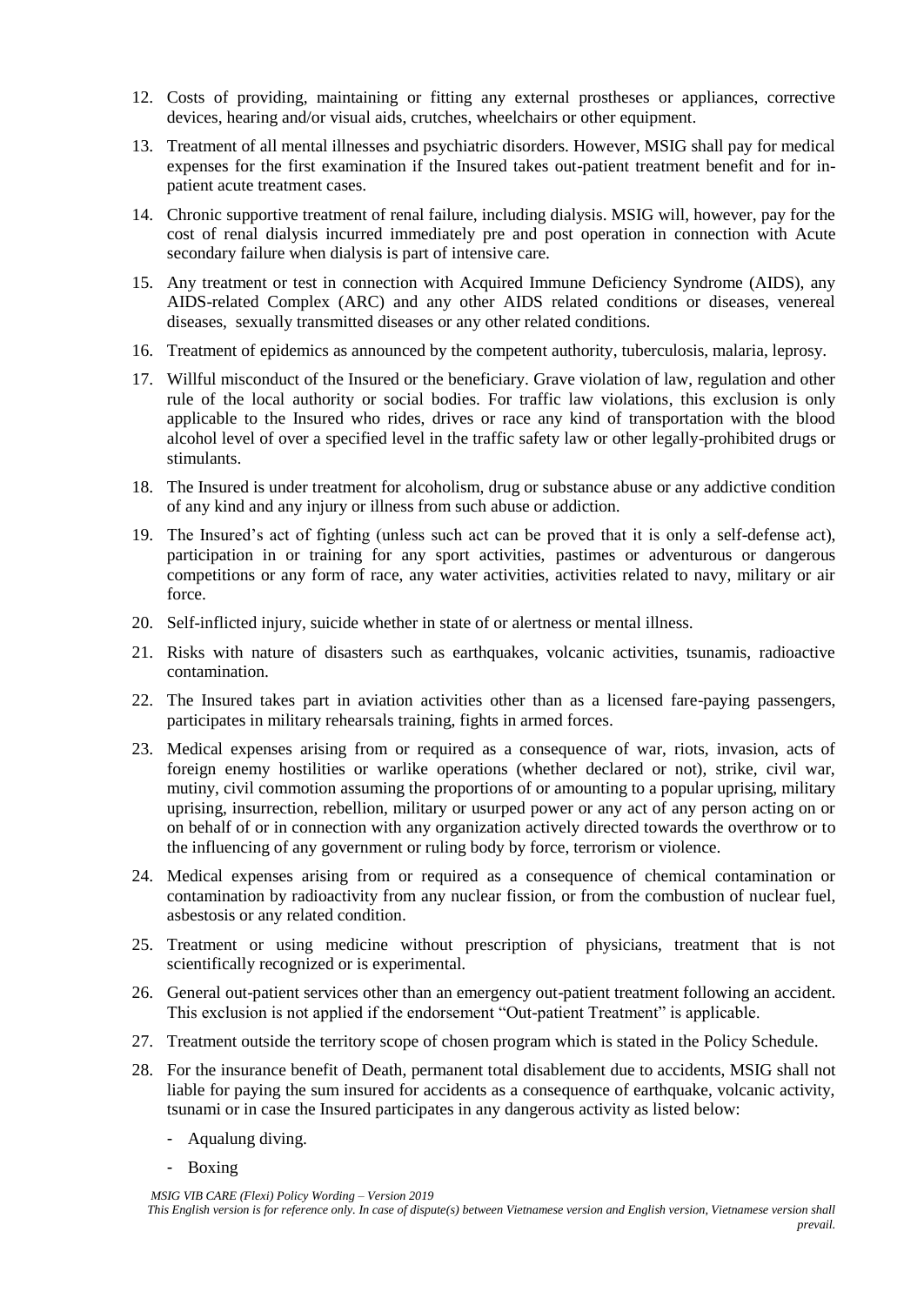- Climbing (with the rope)
- Hang gliding
- Yachting beyond 5 kilometers of a coastline.
- Hurling
- Ice hockey
- Parachuting
- Any race
- Show jumping
- Skydiving.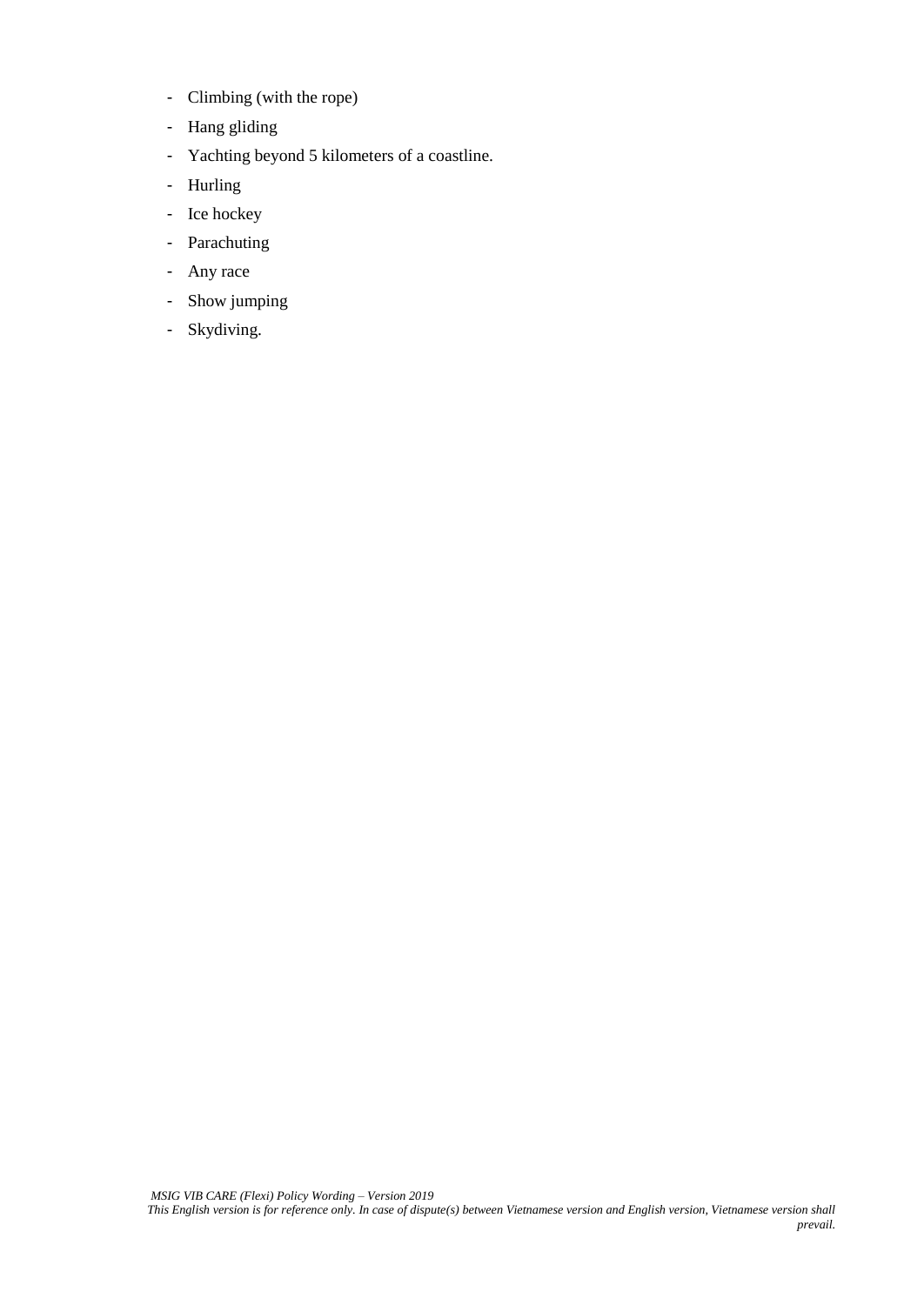## **SECTION 4 – GENERAL CONDITIONS**

## **1. Eligibility to insurance participation**

The Insured shall be any Vietnamese or foreigner legally residing in the territory of Vietnam who is from 12 months old and not more than 65 years old and does not suffer from mental illness or permanent disablement of 50% or more at the time of insurance participation.

# **2. Effectiveness and renewal**

## *2.1. Waiting period*

Insurance benefits shall be payable after the waiting period below from the effective date of insurance:

- 30 days for normal illness or diseases
- 90 days for miscarriage, abortion as directed by a physician, treatment of maternity.
- 365 days for childbirth.
- 365 days for special diseases, chronic diseases and pre-existing medical conditions.

- Continuously renewed Policies are automatically effective immediately after the Insured pays premium for the following period to MSIG.

The above waiting periods are not applied to Group Policies of 50 employees or more. If the Insured is subject to maternity treatment 60 days in advance or gives birth 365 days in advance, the amount payable will be calculated based on the rate between the number of days from the insurance validity to the occurrence of the insured event and 60 days or 365 days.

# *2.2. Effectiveness and renewal*

Insurance effectiveness shall commence from the date specified on the Certificate of Insurance or Policy Schedule. All premiums will be payable on or before the date of insurance effectiveness (or an agreed period for premium payment as specified by law).

At the end of the insurance period, based on compensation history of the Insured, MSIG is entitled to refuse renewal or adjust the conditions, sub-limits of insurance benefits stated in the Policy Schedule.

Continuously renewed Policies are automatically effective immediately after the Insured pays premium for the following period.

#### **3. Termination and refund**

- 3.1 Policies will be terminated in the first due date after the 65<sup>th</sup> birthday of the Insured. However, for continued Renewal Policies, the Policies will be ceased at the first due date after the  $70<sup>th</sup>$ birthday of the Insured.
- 3.2 Where either party wants to cancel the Policy, it shall notify in writing to the other party no later than 30 days before the expected cancellation date.

+ For Group Policy: if the Insured no longer works for the Company/Organization being the Policy Holder and the representative requests for termination of insurance, MSIG will refund the premium based on the rate between the number of remaining days of the Policy and the number of days of the Policy provided that no claim has been made during the effective period of the Policy.

+ For Personal, Family Policy: upon request of the Insured, MSIG will agree to cancel the Policy provided that the Insured has made no claim during the insurance period and will refund 80% of the premium for the remaining period.

+ If MSIG requests for Policy termination, MSIG will refund the entire premium of the remaining period whether any claim has been made or not.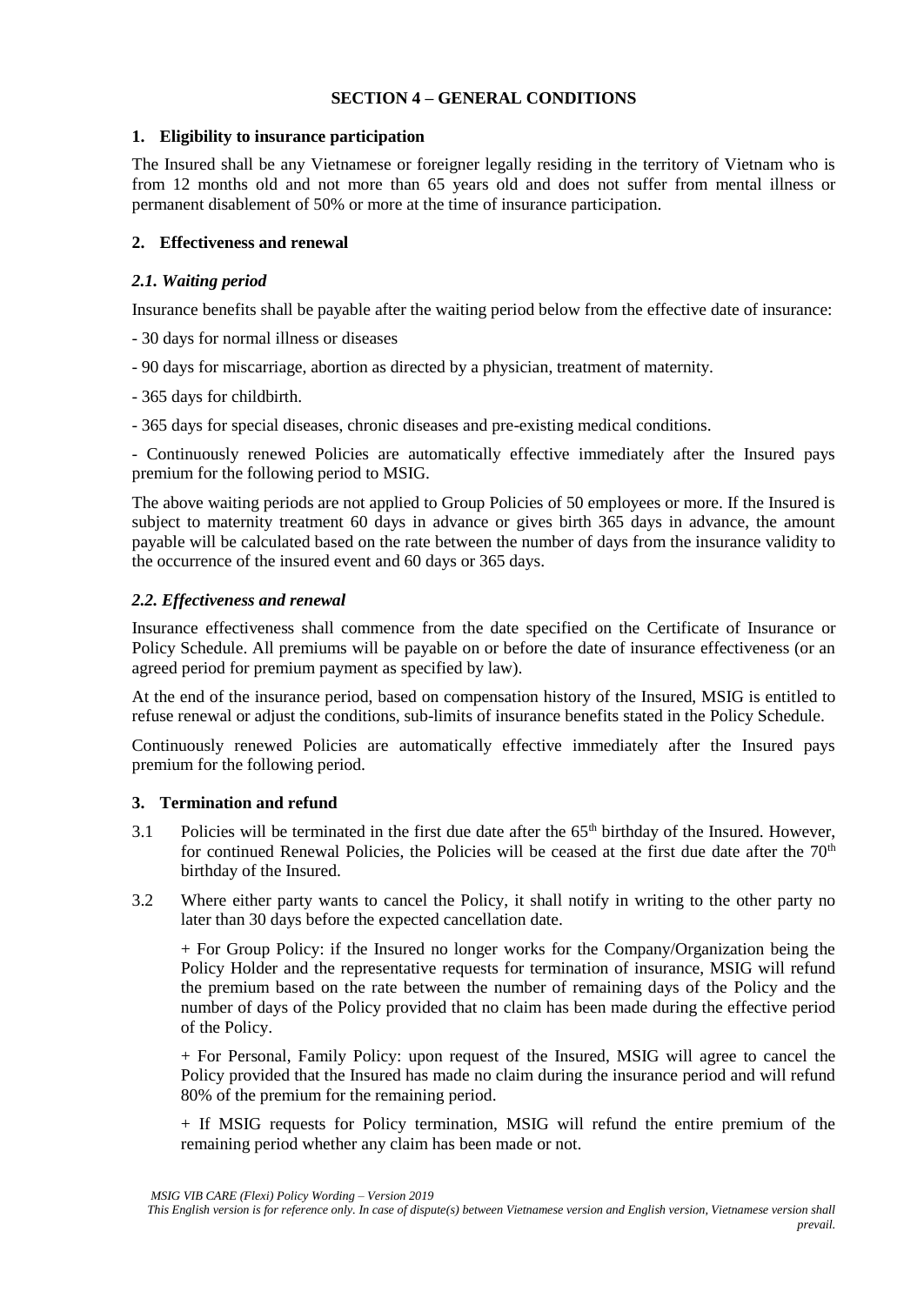+ If the Insured or his/her representative has made any fraud or dishonest claim or any fraudulent act or intention of insurance fraud on any aspect to get insurance amount, the Policy will comply with current provisions of law.

+ The Policy is invalid in the following cases:

- The insurance buyer has no insured benefits;
- At the time of conclusion of the insurance policies, the subjects of insurance do not exist;
- At the time of conclusion of the insurance policies, the insurance buyer knows that the insured event has occurred;
- The insurance buyers or MSIG has misleading acts in conclusion of insurance policies;
- Other cases as specified by law.

## **4. Addition of the Insured**

- 4.1. For Group Policy: MSIG will provide cover for the eligible Insured under the same Group Policy upon the request of the Policyholder and his additional premium payment which is calculated on proportional basis between number of effective days and the whole period of the principal Policy on or before the commencement of insurance effectiveness for these additions (or an agreed period for premium payment as specified by law).
- 4.2. For Family Policy: upon the request of the Insured or his legal representative, the Insured's eligible dependents shall be additionally enrolled under the Insured's Policy with program not more comprehensive than the program that has been taken by the Insured, provided that the Insured or his legal representative will pay for additional premium on proportional basis between number of Insured days and the whole period of the principal Policy on or before the commencement of insurance effectiveness for these additions (or an agreed period for premium payment as specified by law).

#### **5. Mistakes in age's declaration**

In case the insurance buyer's mistaken declaration of ages of the Insured results in increase of premium payable, but the exact ages of the Insured are still eligible for insurance, MSIG shall refund the excess part of the premium paid.

In case the insurance buyer's mistaken declaration of ages of the Insured results in decrease of premium payable, but the exact ages of the Insured are still eligible for insurance, the Insurer is entitled to:

a) Require the insurance buyer to pay additional premium corresponding to the premium agreed in the Policy;

b) Decrease the sum insured as agreed in the Policy by an amount corresponding to the premium paid.

#### **6. Extension of insurance period**

If the Insured has to be hospitalized due to the medical conditions covered by this Policy before the expiry date of the Policy, upon request of the Insured, the Policy may be extended until the date when Insured does not have to be hospitalized for such condition's treatment (maximum 30 days) or when the benefit limit is exhausted, whichever is the earlier.

MSIG shall not accept the change of scope of cover during the period of insurance.

#### **7. Examination**

MSIG shall have the right to examine any Insured through his medical representative whenever and as often as may be reasonably required within the duration of any claim. In addition MSIG shall have the right to request an autopsy in the case of death, where this is not forbidden by law or religious beliefs.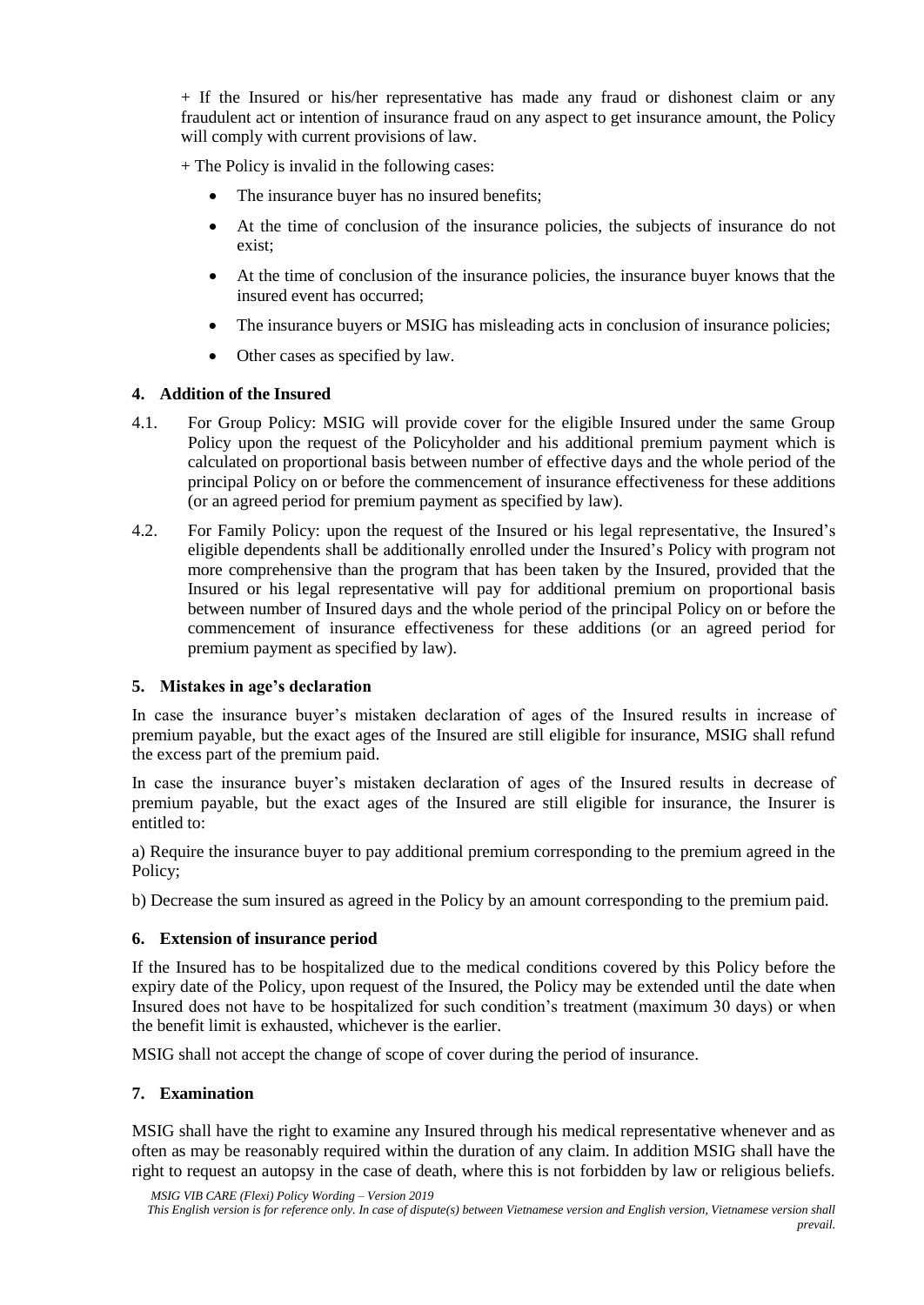All expenses arising in relation to inspection/verification upon MSIG's request shall be covered by MSIG.

## **8. Short period premium**

Short period premium shall be calculated as follows:

| For period not exceeding 1 week   | 1/8 of annual premium    |
|-----------------------------------|--------------------------|
| For period not exceeding 1 month  | $1/4$ of annual premium  |
| For period not exceeding 2 months | 3/8 of annual premium    |
| For period not exceeding 3 months | $1/2$ of annual premium  |
| For period not exceeding 4 months | 5/8 of annual premium    |
| For period not exceeding 6 months | 3/4 of annual premium    |
| For period not exceeding 8 months | 7/8 of annual premium    |
| For period exceeding 8 months     | 100% full annual premium |

## **9. Clerical errors**

A clerical error by the Insurer shall not invalidate the policy otherwise validly in force, nor continue the policy otherwise not validly in force.

## **10. Notice of assignment**

MSIG shall not be bound to accept or be affected by any notice of any trust, charge, lien, assignment or other dealing with or related to this Policy.

## **11. Arbitration**

Any dispute related to this Policy wording will be negotiated and resolved by MSIG and the Insurance Buyer. If the parties fail to reach an agreement by negotiation, the parties are entitled to choose a method of dispute settlement among the followings:

- Within 30 days of the arising of the dispute, the dispute will be referred to the Vietnam International Arbitration Center for settlement in accordance with the principles of this Arbitration Center. The dispute will be handled by a council of 3 arbitrators selected by the parties. The arbitrators' decision is conclusive.

- The dispute will be referred to a competent court for settlement under the provisions of Vietnam law.

# **12. Currency Exchange**

The payment of claim sums under this Policy shall be made by Vietnam dong with the currency exchange applied in compliance with the current regulations of Vietnam law.

# **13. Contract Occurrence Limit**

In respect of following cases, MSIG's maximum aggregate liability shall not exceed the Contract Occurrence Limit VND110 billion or the aggregate of the amount of Compensation payable in respect of such Insured Persons whichever is the less; If the aggregate amount of all claims to Insured Persons travelling in one conveyance exceeds the Contract Occurrence Limit, MSIG's liability in respect of each of such Insured Persons will be a ratable proportion of the Benefits due in respect of that person.

Compensation events are specific such as all Insured Persons travelling in one aircraft or road transport vehicle or vessel.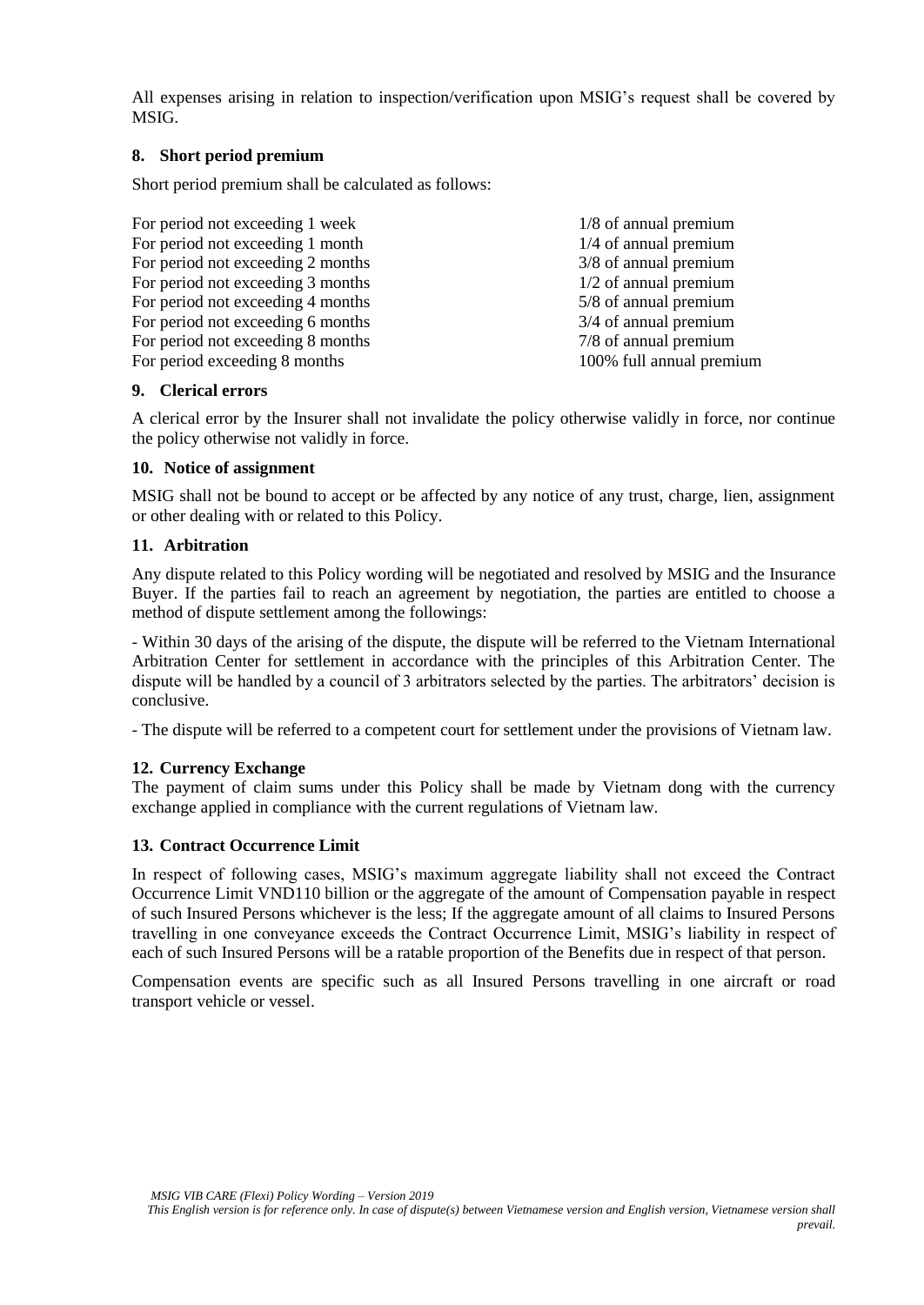# **SECTION 5 – CLAIM PROCEDURES**

## **I. GENERAL PRINCIPLE**

## **1. Proof of Claim**

For all claims, the Insured or Beneficiary must submit the following original documents in English or Vietnamese to MSIG within one (01) year from Insured event happening or sixty (60) days from the date of hospital discharge, treatment finish or death:

- a. Claim Form (according to MSIG form).
- b. Report of accident with confirmation of the workplace manager or the local authority or the police at the place of accident (in case of serious accident).
- c. Documents related to medical treatment and expenses: medical prescriptions, diagnosis note, hospital discharge note, treatment record, test results, surgical certificate (in case of surgical operation) and other documents related to the medical treatment. Payment documents such as invoice, bills or receipts should follow approved form of the Ministry of Finance.
- d. Death Certificate and the legal confirmation of the beneficiary or beneficiaries (in case Insured died).
- e. If the Physician needs to refer the Insured to a Specialist, Referral Letter by the Physician shall be required.

Time bound: within 15 working days from the date of receiving full original and valid documents, MSIG shall have responsibility in confirming Claim Settlement Advice to the Insured, his beneficiary or legal representative.

#### **2. Limitation of action**

The limitation of action in respect to the Policy is 3 years from arising any dispute.

# **3. General Claims Information (compensation)**

All documents and materials, which are required by MSIG to support a claim, shall be provided freely to MSIG, prior to any claim being made.

In cases where medical information is required by MSIG for consideration of a claim but is not available, it will be Insured's responsibility to obtain such information from Insured's Medical Physician at Insured's cost.

#### **4. Other Insurance**

This Policy will not provide the Insured benefits other than on a proportional basis if the Insured has any other in force Policy that entitles him/her to the Medical Expenses benefits from any other source in respect of the same Bodily Injury, Sickness, Disease, and Death.

# **II. EMERGENCY CASES**

#### **1. Request for Assistance**

In case of emergency, the Insured or his/her representatives shall call MSIG upon the address information specified in the Policy.

Before MSIG can undertake any action, the Insured needs to furnish the followings:

- State the name, the Policy number and expire date of the Policy;
- State the place and telephone number where he/she can be reached;
- Give a brief description of the Insured's problem encountered and nature of help required;
- The name, address and phone number of the hospital where Insured has been taken;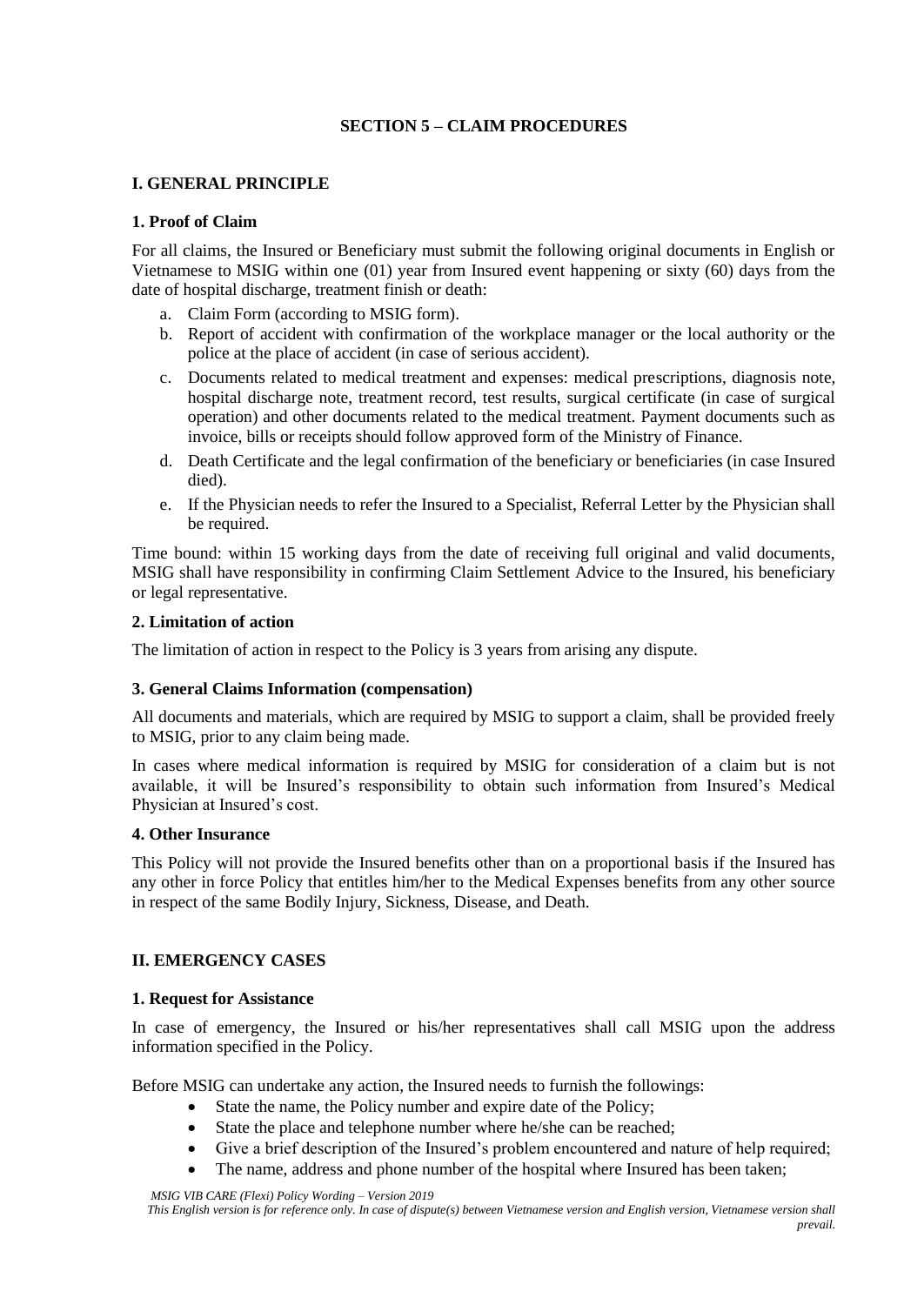• The name, address and phone number of the treating Physician, and the family doctor (if necessary).

# **2. Life Threatening Situation**

In a life-threatening situation, the Insured or his/her representative should always try to arrange for emergency transfer to a hospital near the place of occurrence through the most appropriate means, and notify the MSIG as soon as practicable.

#### **3. Hospitalization prior to notice to MSIG**

In any case of illness or bodily injury requiring hospitalization, the Insured or any person acting on his/her behalf must inform the MSIG within 24 hours from the time of occurrence. Failure to do so may entitle MSIG to invoice the Insured for the supplementary cost that has arisen out of the delay

# **III. ORDINARY TREATMENT CASES**

#### **1. Direct Billing**

In case the Hospital or Medical Establishment where the Insured is given treatment and medical examination, belong to the Direct Billing System of the Policy, the Insured needs to take the following steps:

- Present Insurance Card, Identity card or Passport, birth certificate (if the Insured is a child) to the Hospital or Medical Establishment of Direct Billing System,
- Check the Claim Form which the Hospital or Medical Establishment provides after the treatment and sign it to confirm that Insured has received the Treatment stated,
- Settle any charges for the treatment in a Hospital or a Medical Establishment which is not covered by this Policy or exceeding the Insured limit.

#### **2. Direct Settlement Prior to Claim Handling**

In case the Insured takes a treatment and medical consultation at a legally licensed Medical Establishment which is not included in the Direct Billing System of this Policy, the Insured will have to pay for all medical expenses and then send the full claim documents to MSIG (or its authorized party) for a reimbursement of the eligible expenses.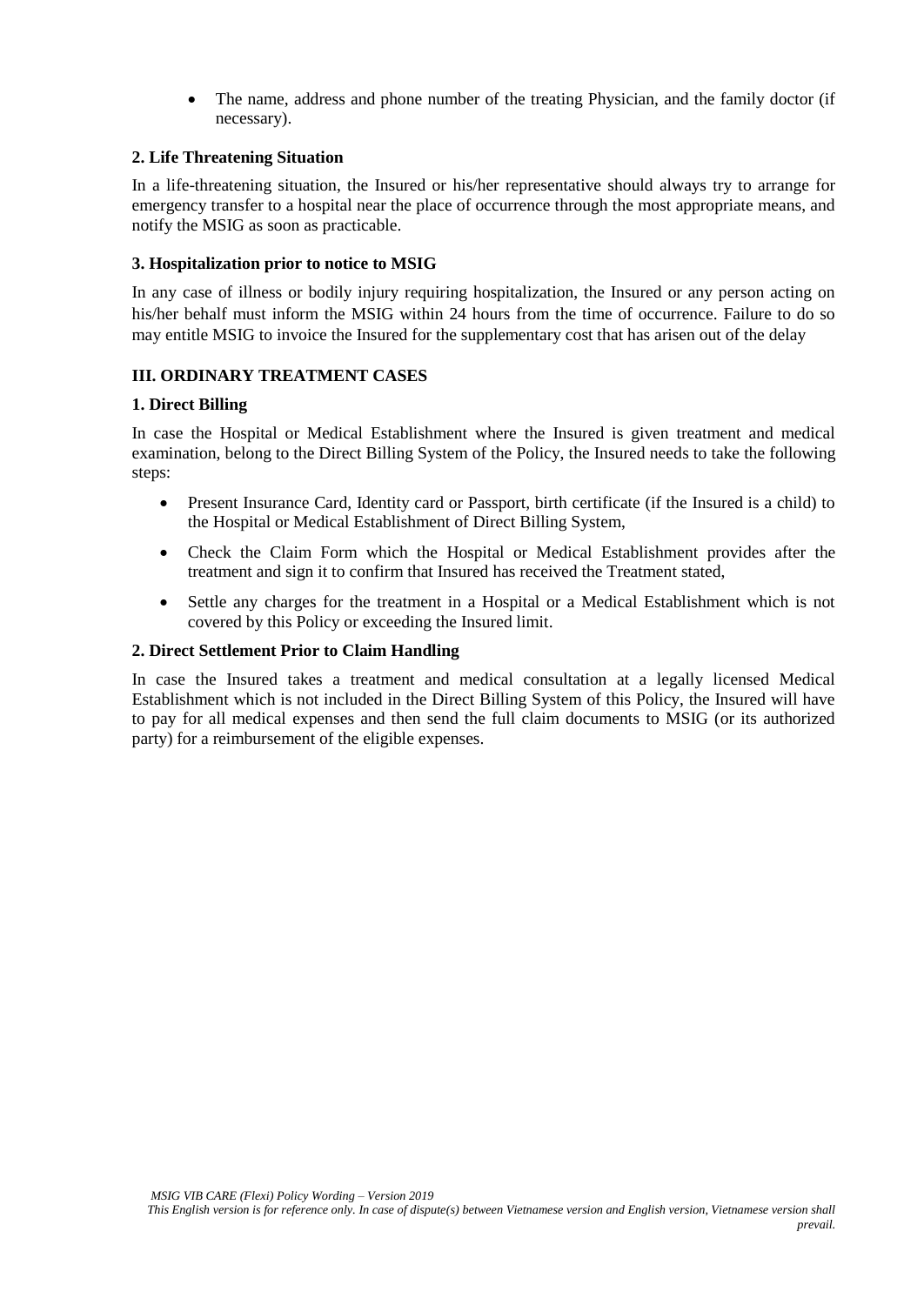## **SECTION 6 – COMPULSORY EXCLUSIONS**

# **1. Institute Radioactive Contamination, Chemical, Biological, Bio-Chemical and Electromagnetic Weapons Exclusion Clause - 10/11/2003**

This clause shall be paramount and shall override anything contained in this insurance inconsistent therewith

In no case shall this insurance cover loss damage liability or expense caused by or contributed to by or arising from

- ionising radiations from or contamination by radioactivity from any nuclear fuel or from any nuclear waste or from the combustion of nuclear fuel
- the radioactive, toxic, explosive or other hazardous or contaminating properties of any nuclear installation, reactor or other nuclear assembly or nuclear component thereof
- any weapon or device employing atomic or nuclear fission and/or fusion or other like reaction or radioactive force or matter
- the radioactive, toxic, explosive or other hazardous or contaminating properties of any radioactive matter. The exclusion in this sub-clause does not extend to radioactive isotopes, other than nuclear fuel, when such isotopes are being prepared,carried, stored, or used for commercial, agricultural, medical,scientific or other similar peaceful purposes
- any chemical, biological, bio-chemical, or electromagnetic weapon

## **2. War and terrorism**

Notwithstanding any provision to the contrary within this Policy wording or any endorsement thereto it is agreed that this insurance excludes:

death, disability, loss, damage, destruction, any legal liabilities, cost or expense including consequential loss of whatsoever nature, directly or indirectly caused by, resulting from or in connection with any of the following regardless of any other cause or event contributing concurrently or in any other sequence to the loss;

a. war, invasion, acts of foreign enemies, hostilities or warlike operations (whether war be declared or not), civil war, rebellion, revolution, insurrection, civil commotion assuming the proportions of or amounting to an uprising, military or usurped power, or

b. any act of terrorism including but not limited to

- the use or threat of force, violence and/or

 - harm or damage to life or to property (or the threat of such harm or damage) including, but not limited to, nuclear radiation and/or contamination by chemical and/or biological agents, by any person(s) or group(s) of persons, committed for political, religious, ideological or similar purposes, express or otherwise, and/or to put the public or any section of the public in fear, or

c. any action taken in controlling, preventing, suppressing or in any ay relating to a or b above.

If the Company alleges that by reason of this Exclusion, any loss, damage, cost or expense is not covered by this insurance the burden of proving the contrary shall be upon the Insured.

## **3. Sanction limitation and exclusion clause**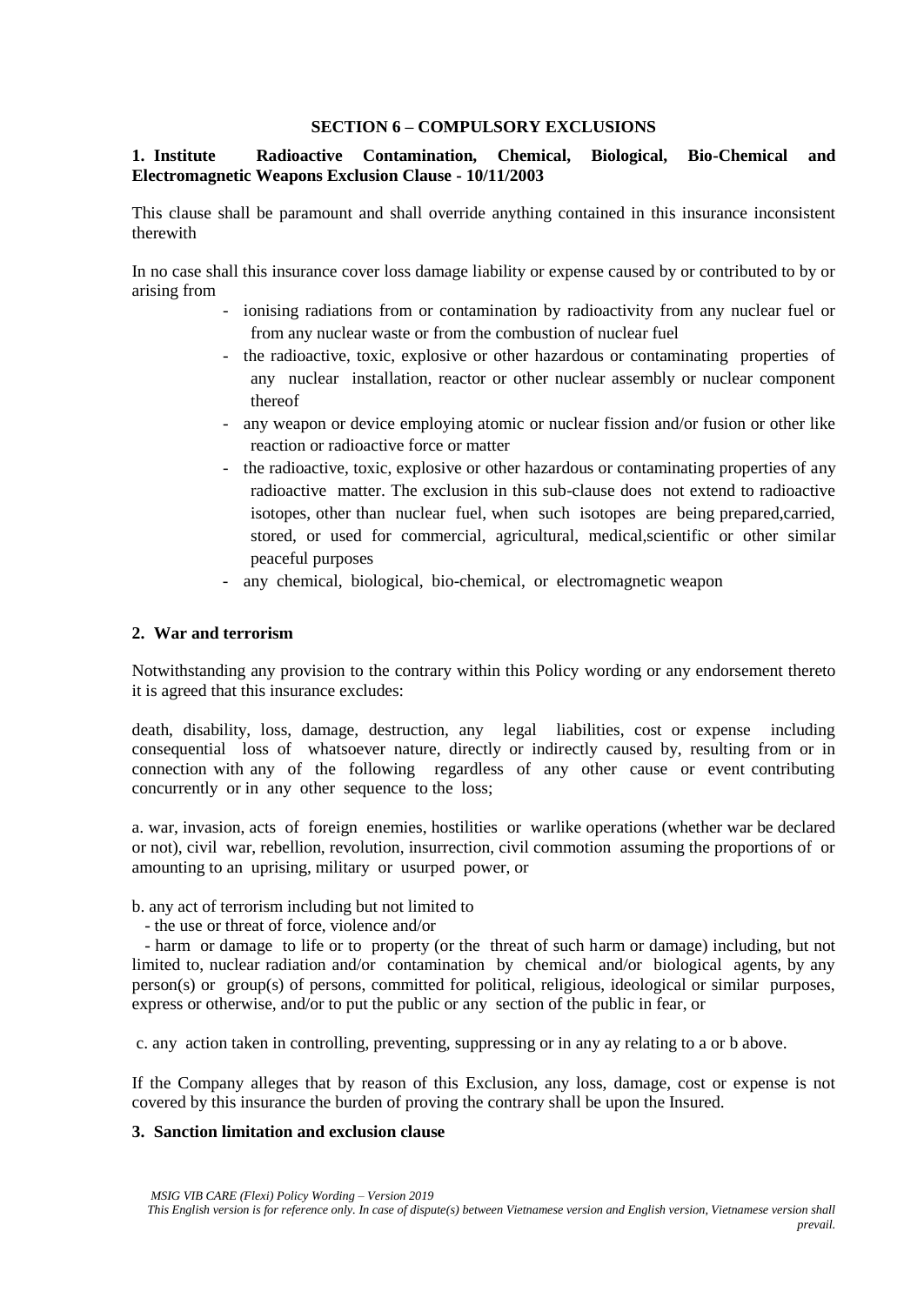No insurer shall be deemed to provide cover and no insurer shall be liable to pay any claim or provide any benefit hereunder to the extent that the provision of such cover, payment of such claim or provision of such benefit would expose that insurer to any sanction, prohibition or restriction under United Nations resolutions or the trade or economic sanctions, laws or regulations of the European Union or United Kingdom or United States of America.

## **4. Asbestos Exclusion**

This Policy wording excludes all claims and losses based upon, arising out of, directly or indirectly resulting from or in consequence of, or any way involving:

(a) asbestos, or

(b) any actual or alleged asbestos related injury or damage involving the use, presence, existence, detection, removal, elimination or avoidance of asbestos or exposure or potential exposure to asbestos.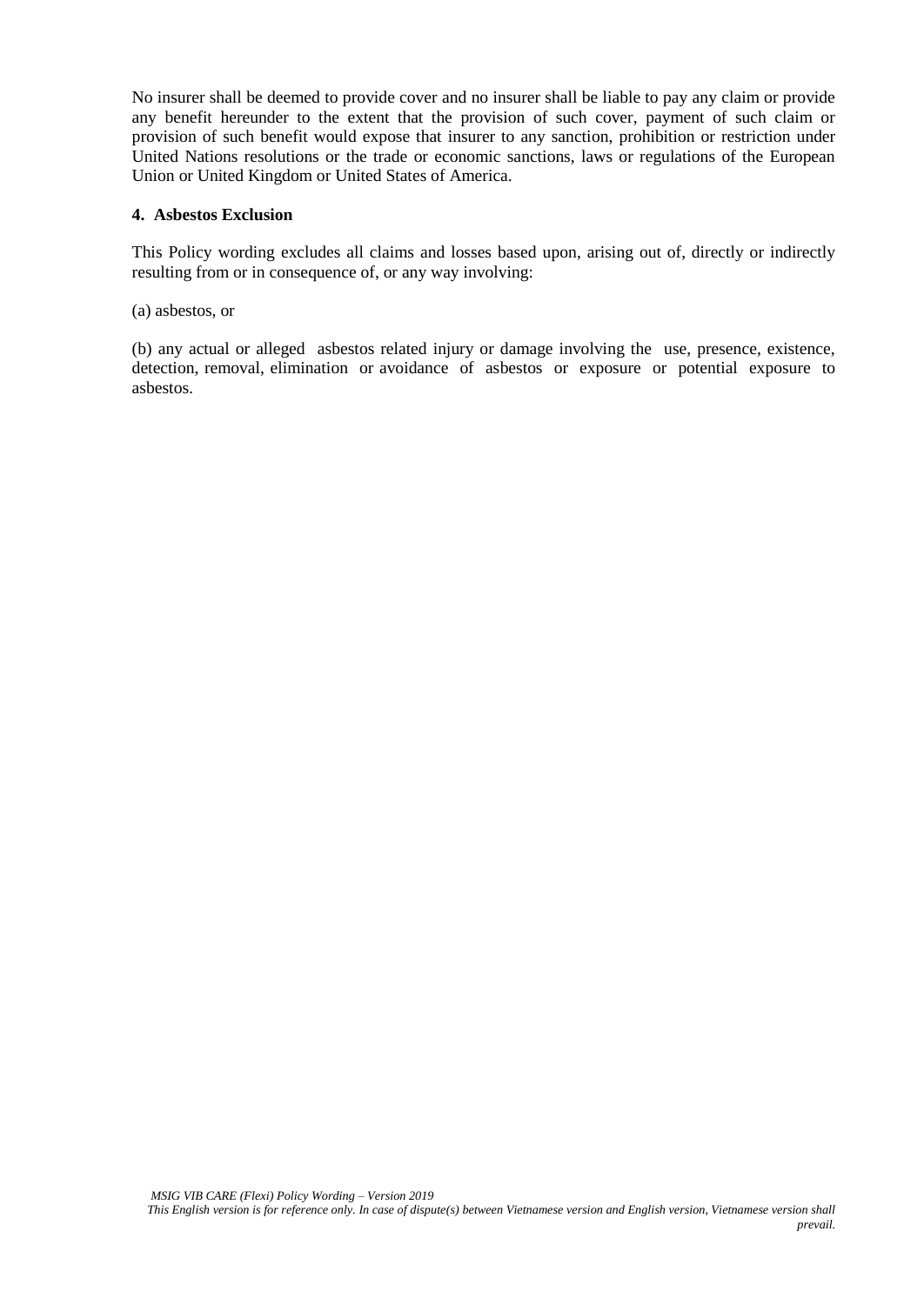## **APPENDIX NO.1 – SPECIAL DISEASES**

Special diseases in the wording include the diseases as below:

function.

| 1. Nervous system diseases:                | Inflammatory diseases of central nervous system (brain), System atrophies<br>affecting central nervous system (Huntington's disease, hereditary movement<br>disorder, amyotrophic lateral sclerosis and syndrome related), Extrapyramidal<br>disorder (Parkison, Dystonia, other extrapyramidal and movement disorders),<br>Alzheimer, Apallic syndrome/amnesia, epilepsy, coma, cerebral palsy and<br>other poliomyelitis syndrome. |
|--------------------------------------------|--------------------------------------------------------------------------------------------------------------------------------------------------------------------------------------------------------------------------------------------------------------------------------------------------------------------------------------------------------------------------------------------------------------------------------------|
| 2. Respiratory system<br>diseases:         | Lung failure, pneumothorax, tonsillitis and Surgery to remove tonsils and<br>adenoids, sinusistis, Deviated nasal septum, Asthma; otitis media need<br>surgical, adenoids, Surgery to remove nasal bone.                                                                                                                                                                                                                             |
| 3. Circulatory system<br>diseases:         | Heart disease, hypertension, Essential (primary) hypertension, Primary<br>pulmonary hypertension, cerebrovascular diseases/stroke and sequelae,<br>phlebitic and thrombophlebitis, varicose veins of lower extremity, Carpal<br>tunnel syndrome, lymph nodes, haemorrhoids.                                                                                                                                                          |
| 4. Digestive system<br>diseases:           | Hepatitis A, B, C, cirrhosis of liver, hepatic failure, cholelithiasis, gallbladder<br>disease, gastrojejunal ulcer, duodenum.                                                                                                                                                                                                                                                                                                       |
| 5. Urinary system diseases:                | Diseases of glomerular, tubule nephritis, calculus of kidney and ureter,<br>calculus of lower urinary tract, renal failure.                                                                                                                                                                                                                                                                                                          |
| 6. Endocrine system<br>diseases:           | Thyroid disorders, diabetes mellitus and disorders of pancreatic, adrenal gland,<br>coma, disorder of other endocrine glands.                                                                                                                                                                                                                                                                                                        |
| 7. Tumor diseases:                         | Nontoxic tumors/ goitre.                                                                                                                                                                                                                                                                                                                                                                                                             |
| 8. Blood diseases:                         | Aplastic anaemias, coagulation defect, functional disorders of neutropenia,<br>lymphatic diseases and histiocytic, marrow transplant.                                                                                                                                                                                                                                                                                                |
| 9. Skin and connective<br>tissue diseases: | Lupus erythematosus, systemic sclerosis, multiple sclerosis, progressive<br>systemic sclerosis / Amyotrophic Lateral Sclerosis, muscular dystrophy and<br>complications, Penphygus, psoriatic, Chronic allegic urticaria (treatment with<br>foreign antigen).                                                                                                                                                                        |
| 10. Muscle, bones and joint<br>diseases:   | Pneumococcal arthritis /polyarthritis, spondylosis, spondylopathy,<br>disc<br>displacement, disorders of bone density and structure, gout.                                                                                                                                                                                                                                                                                           |
| 11. Growth hormone<br>deficiency.          |                                                                                                                                                                                                                                                                                                                                                                                                                                      |
| 12. Others:                                | Calculus, polyp, cyst, warts, melanocytic naevi, disorders of vestibular                                                                                                                                                                                                                                                                                                                                                             |